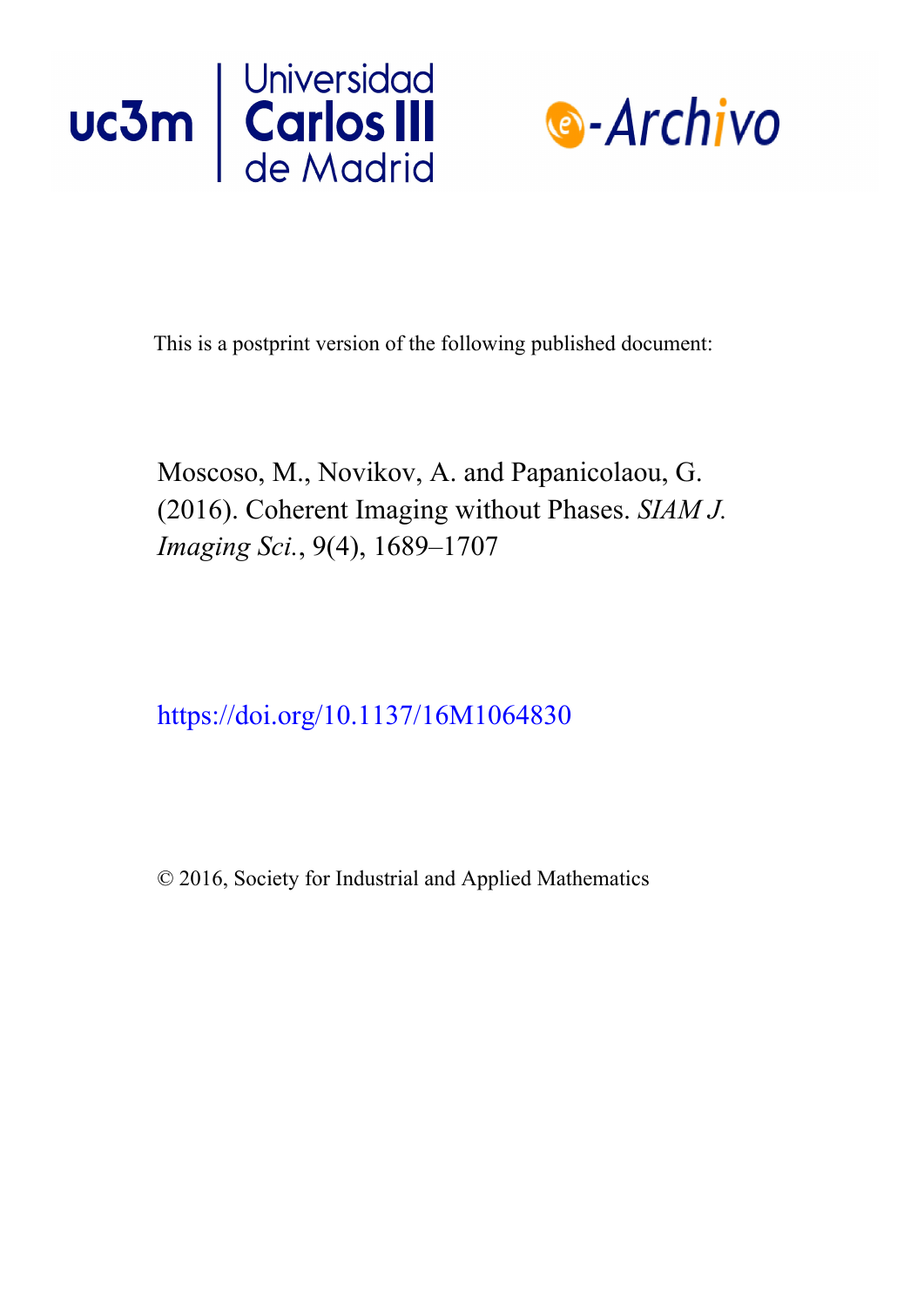## COHERENT IMAGING WITHOUT PHASES

MIGUEL MOSCOSO, ALEXEI NOVIKOV AND GEORGE PAPANICOLAOU

Abstract. In this paper we consider narrow band, active array imaging of weak localized scatterers when only the intensities are recorded at an array with  $N$  transducers. We consider that the medium is homogeneous and, hence, wave propagation is fully coherent. This work is an extension of our previous paper [\[21\]](#page-18-0) where we showed that using linear combinations of intensityonly measurements, obtained from  $N^2$  illuminations, imaging of localized scatterers can be carried out efficiently using imaging methods based on the singular value decomposition of the time-reversal matrix. Here we show the same strategy can be accomplished with only  $3N-2$  illuminations, therefore reducing enormously the data acquisition process. Furthermore, we show that in the paraxial regime one can form the images by using six illuminations only. In particular, this paraxial regime includes Fresnel and Fraunhofer diffraction. The key point of this work is that if one controls the illuminations, imaging with intensity-only can be easily reduced to a imaging with phases and, therefore, one can apply standard imaging techniques. Detailed numerical simulations illustrate the performance of the proposed imaging strategy with and without data noise.

Key words. array imaging, phase retrieval.

1. Introduction. In many situations it is difficult, or impossible, to measure the phases received at the detectors, only the intensities are available for imaging. This is the case, for example, in imaging from X-ray sources [\[20,](#page-18-1) [18,](#page-18-2) [22\]](#page-18-3), or from optical sources [\[27,](#page-18-4) [10,](#page-18-5) [25\]](#page-18-6), where one wants to form images from the spectral intensities. This is known as the phase retrieval problem, in which one seeks to reconstruct a complex signal from quadratic measurements involving the signal and, possibily, additional a priori information about it. The literature on the subject ranges from more or less sophisticated experimental setups that use interferometry to retrieve the phases [\[28,](#page-18-7) [9\]](#page-18-8), to the use of algorithms that obtain the phases of the signals received at the array and then form the images [\[16,](#page-18-9) [15,](#page-18-10) [6,](#page-17-0) [5\]](#page-17-1).

By far, the most popular methods for reconstructing a signal from only the magnitudes of its Fourier coefficients are alternating projection algorithms proposed by Gerchberg and Saxton [\[16\]](#page-18-9) and later improved by Fienup [\[15\]](#page-18-10). These algorithms use a sequence of efficient projections in the Fourier and the spatial domains to reconstruct the missing phases of the Fourier coefficients that are consistent with their magnitudes and with the known spatial constrains. However, it is well known that these algorithms do not guarantee convergence, as they may suffer from stagnation of the iterates away from the true solution. In particular, they do not work well when prior knowledge about the sought signal is not available or is poor, and they often need a careful usage of the domain constrains (such as support and nonnegativity).

Another class of algorithms were proposed by Chai et. al. in [\[6\]](#page-17-0) that framed the problem of array imaging using intensity-only measurements as a low-rank matrix completion problem. Motivated by the theory in compressed sensing, and in particular by the recent developments in matrix rank minimization theory [\[4\]](#page-17-2), the authors in [\[6\]](#page-17-0) replace the original non linear vector problem by a linear matrix problem with a rankone solution. Since the resulting rank minimization problem is NP-hard, they relaxed it into a convenient convex program that seeks a low rank matrix that matches the intensity data by using nuclear norm minimization. A similar approach was used by Candes et. al. in [\[5\]](#page-17-1) for diffraction imaging.

The main advantage of the approach in [\[6,](#page-17-0) [5\]](#page-17-1) is that it guarantees exact recovery under some conditions on the imaging operator and the sparsity of the image. No additional constraints are needed on the image. However, the fact that a vector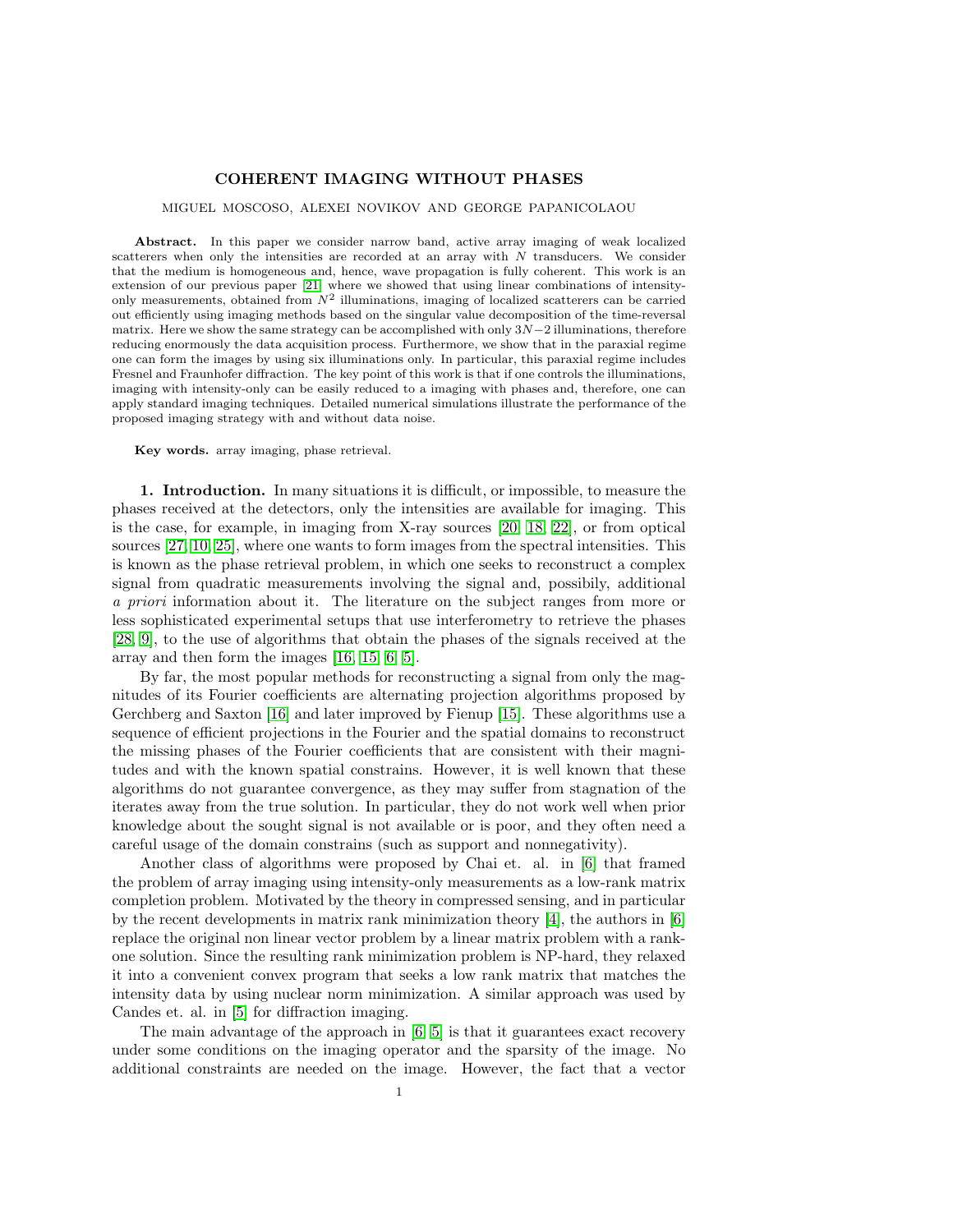problem is replaced by a matrix one makes the search of the solution very expensive if the images are large. Indeed, if the image is discretized using  $K$  pixels, then the reconstruction of the unknown image is done in a space of  $K^2$  dimensions. This grand optimization problem is not feasible if, for example, a high resolution of the image is sought and, hence, the number of pixels is large.

The objective of this paper is to propose a new perspective for active array imaging of weak localized scatterers when only the intensities are available for imaging. We follow the same approach as in [\[21\]](#page-18-0), where we came up with a new strategy that guarantees exact recovery and that is efficient for large scale problems. In [\[21\]](#page-18-0), we showed that imaging with intensity-only measurements can be carried out by using an appropriate protocol of illuminations and the polarization identity. This allows us to obtain the time reversal operator of the imaging system. Once the time reversal operator has been obtained, the images can be formed using its singular value decomposition (SVD). This approach guarantees exact recovery of the image while keeping the computational cost low. However, the proposed strategy required  $N^2$  illuminations and, therefore, the data acquisition process was expensive. In this paper we show that, in fact, only  $3N - 2$  illuminations are needed, making the proposed approach in [\[21\]](#page-18-0) feasible in practice.

We also consider the paraxial regime, which is the appropriate scaling for Fresnel or Fraunhofer diffraction. In this regime, array imaging has the form of a Fourier transform and, hence, the process of recovering an image is the classic phase retrieval problem. In this case, we show that only six illuminations are needed to create an image of a flat object. In our case, a flat object consists of a set of point-like scatterers located at the same range. The key point of the approach proposed here is that multiple versions of the intensity of the Fourier transform of an object, obtained through an appropriate set of illuminations, make the solution of the inverse problem of phase retrieval unique. We note, however, that the use of multiple measurements to resolve phase uniqueness is not new. Redundancy of the data to enforce phase uniqueness can be obtained, for example, by using random illuminations as in [\[13\]](#page-18-11), or by inserting masks as in [\[5\]](#page-17-1). Another very interesting possibility is used in ptychography [\[26\]](#page-18-12), a form of coherent diffractive imaging, where the object is stepped through a localized coherent wavefront generating a series of diffraction patterns. The illuminated area at each position overlaps with its neighbors and, thus, redundancy can be exploited during iterative phase-retrieval ptychography.

We also carry out numerical simulations that address the limitations of the proposed approach when the phaseless data is noisy. We find that sensitivity to noise is higher in the Fraunhofer regime when fewer illuminations are needed. That is the method of six illuminations, which is appropriate when the distance between the scatterers and the array is much larger than the wavelength of the signals and much larger than the linear dimensions of the array and the IW, is very sensitive to noise. This indicates that there is a trade-off between using a limited number of illuminations with phaseless data and the level of noise in the data.

The paper is organized as follows. In Section [2,](#page-2-0) we formulate the active array imaging problem using intensity-only measurements. In Section [3](#page-4-0) we describe the illumination strategy and the imaging approach proposed in the paper. Section [4](#page-9-0) contains our numerical simulations. The conclusions of this work are in Section [5.](#page-15-0)

<span id="page-2-0"></span>2. Active array imaging. In active array imaging we seek to determine the location and reflectivities of a few reflectors by sending probing signals from an array and recording the backscattered signals. The active array  $A$  consists of  $N$  transducers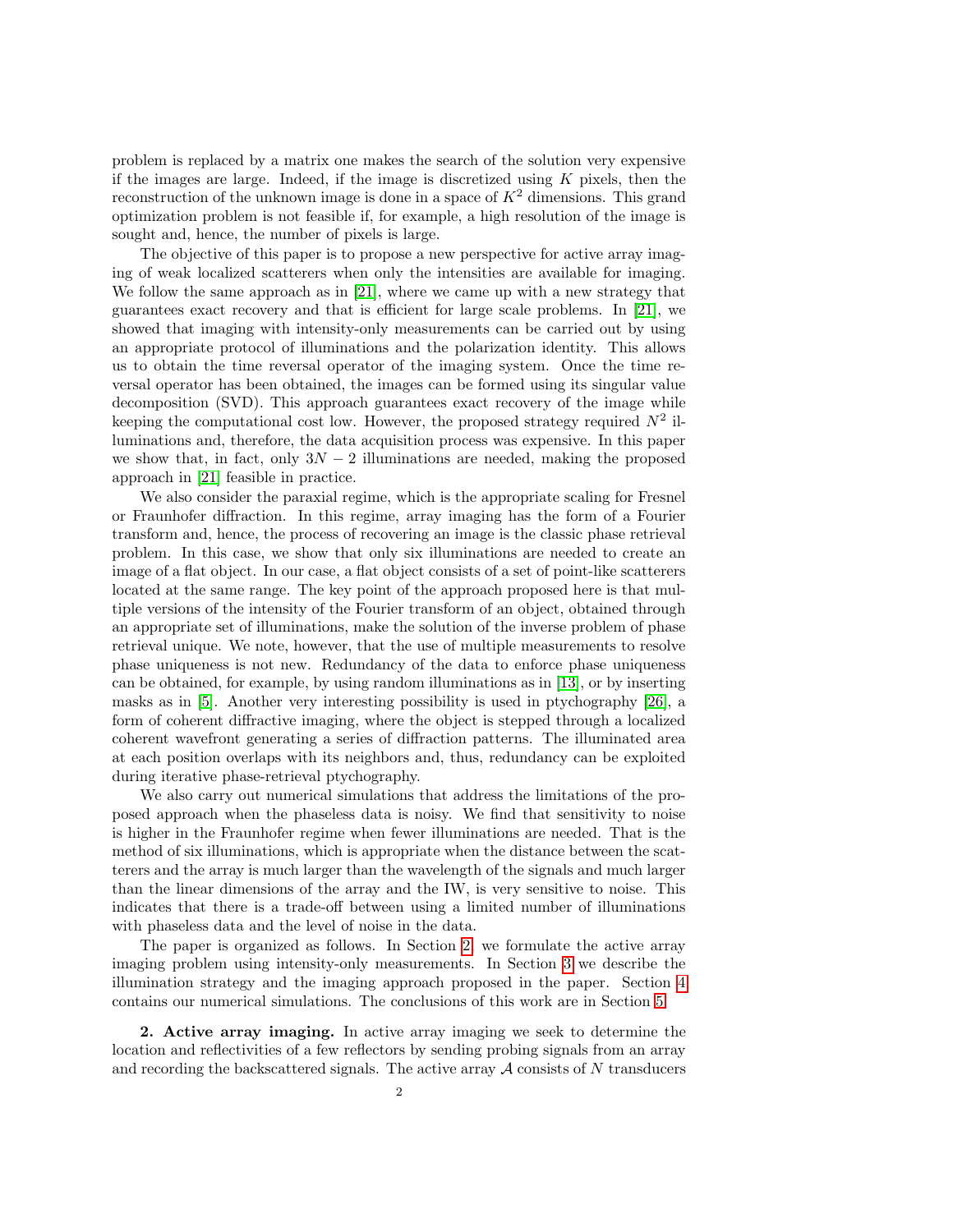placed at distance h between them. These transducers emit spherical wave signals from positions  $\vec{x}_s \in \mathcal{A}$  and record the echoes with receivers at positions  $\vec{x}_r \in \mathcal{A}$ . In this paper, we consider narrow-band array imaging of sparse images consisting of a few point-like scatterers in a homogeneous medium. By point-like scatterers we mean very small scatterers compared to the wavelength of the probing signals. We assume that multiple scattering between the scatterers is negligible. For imaging problems with multiple scattering see [\[8\]](#page-18-13).

## <span id="page-3-0"></span>Fig. 2.1. A general setup of array imaging problem

A typical configuration of the imaging setup of the array imaging problem is given in Figure [2.1.](#page-3-0) The active array has N transducers at positions  $\vec{x}_s$  located on the plane  $z = 0$ , so  $\vec{x}_s = (\vec{x}_s, 0)$ ,  $s = 1, \dots, N$ . There are M point-like scatterers in the image window (IW) that is discretized using a uniform grid of K points  $\vec{y}_j$ ,  $j = 1, ..., K$ . The images are sparse because  $K \gg M$ . The scatterers with reflectivities  $\alpha_j \in \mathbb{C}$  are located at positions  $\vec{\xi}_1, \ldots, \vec{\xi}_M$ , which we assume coincide with one of these K grid points so  $\{\vec{\xi}_1,\ldots,\vec{\xi}_M\} \subset \{\vec{y}_1,\ldots\vec{y}_K\}$ . For a study on imaging with  $\ell_1$  optimization when the scatterers lie off-grid we refer to  $[14, 1]$  $[14, 1]$ . If the scatterers are far apart or the reflectivities are small, the interaction between them is weak and the Born approximation is applicable. In this case, the response at  $\vec{x}_r$  due to a narrow-band pulse of angular frequency  $\omega$  sent from  $\vec{x}_s$  and reflected by the M scatterers is given by

<span id="page-3-4"></span>
$$
P(\vec{\boldsymbol{x}}_r, \vec{\boldsymbol{x}}_s) = \sum_{j=1}^M \alpha_j G(\vec{\boldsymbol{x}}_r, \vec{\boldsymbol{\xi}}_j) G(\vec{\boldsymbol{\xi}}_j, \vec{\boldsymbol{x}}_s),
$$
\n(2.1)

where

<span id="page-3-1"></span>
$$
G(\vec{x}, \vec{y}) = \frac{\exp\{i\kappa |\vec{x} - \vec{y}| \}}{4\pi |\vec{x} - \vec{y}|}
$$
\n(2.2)

is the Green's function that characterizes wave propagation from  $\vec{x}$  to  $\vec{y}$  in a 3-dimensional homogeneous medium. In [\(2.2\)](#page-3-1),  $\kappa = \omega/c_0$  is the wavenumber and  $c_0$ is the wave speed in the medium. The nonlinear problem that includes multiple scattering between the scatterers is considered in [\[8\]](#page-18-13).

To write the data received on the array in a more compact form, we define the Green's function vector  $g(\vec{y})$  at location  $\vec{y}$  in IW as

<span id="page-3-2"></span>
$$
\boldsymbol{g}(\vec{\boldsymbol{y}}) = [G(\vec{\boldsymbol{x}}_1, \vec{\boldsymbol{y}}), \cdots, G(\vec{\boldsymbol{x}}_N, \vec{\boldsymbol{y}})]^t, \qquad (2.3)
$$

where  $\cdot$ <sup>t</sup> denotes transpose. This vector represents the signal received at the array due to a point source at  $\vec{y}$ . It can also be interpreted as the illumination vector of the array targeting the position  $\vec{y}$ . We also introduce the true *reflectivity vector*  $\boldsymbol{\rho} = [\rho_1, \ldots, \rho_K]^{\tilde{t}} \in \mathbb{C}^K$  such that

$$
\rho_k = \sum_{j=1}^{M} \alpha_j \delta_{\boldsymbol{\xi}_j, \boldsymbol{y}_k}, \ k = 1, \dots, K,
$$
\n(2.4)

where  $\delta_{\cdot,\cdot}$  is the classical Kronecker delta. With this notation we can write the response matrix as a sum of rank-one matrices so

<span id="page-3-3"></span>
$$
\boldsymbol{P} \equiv [P(\vec{x}_r, \vec{x}_s)]_{r,s=1}^N = \sum_{j=1}^M \alpha_j \boldsymbol{g}(\xi_j) \boldsymbol{g}^t(\xi_j) = \sum_{j=1}^K \rho_j \boldsymbol{g}(\xi_j) \boldsymbol{g}^t(\xi_j). \tag{2.5}
$$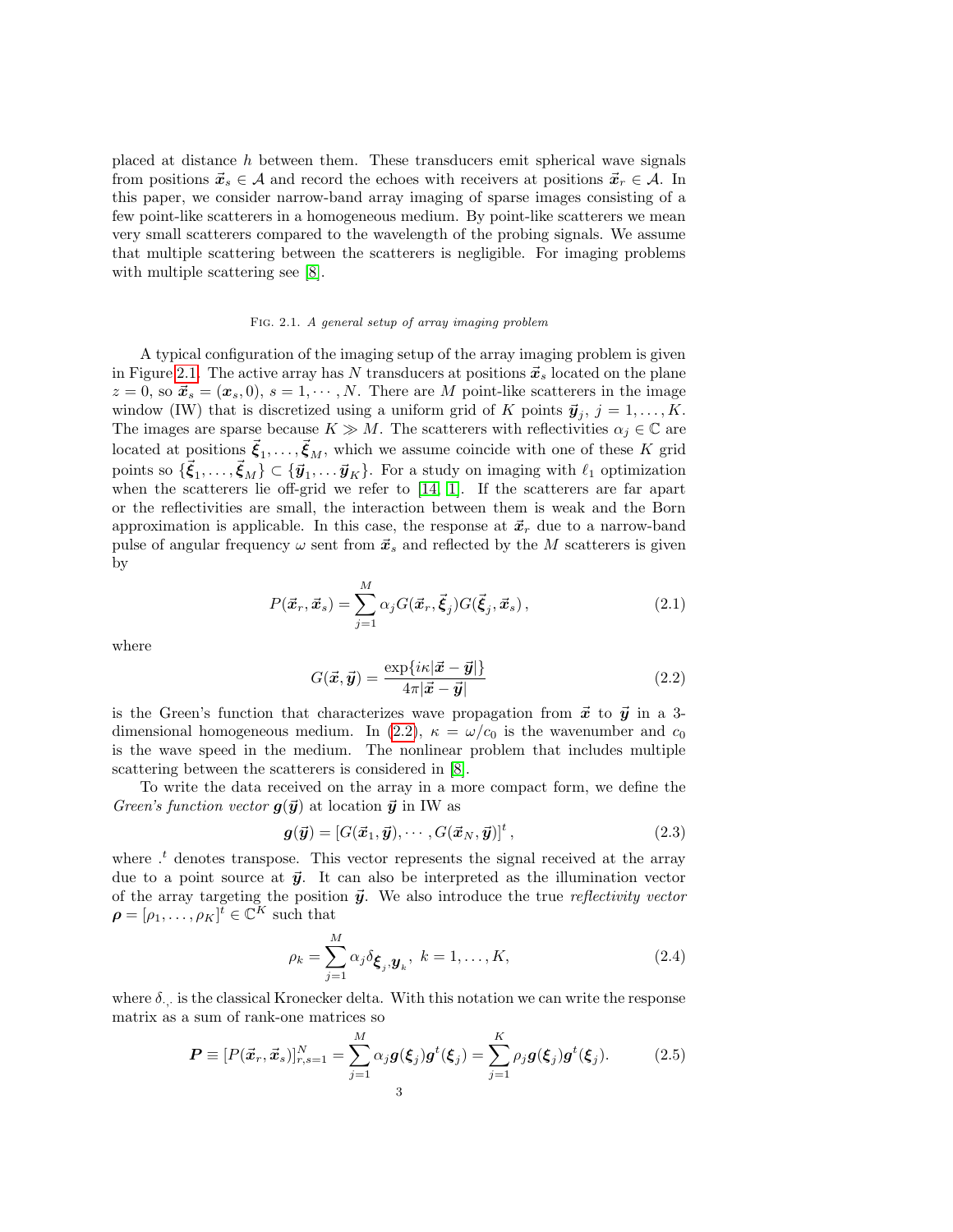The entry  $P(\vec{x}_r, \vec{x}_s)$  of this matrix denotes the signal received at  $\vec{x}_r$  due to a signal sent from  $\vec{x}_s$ . Using [\(2.3\)](#page-3-2), we also define the  $N \times K$  sensing matrix

<span id="page-4-1"></span>
$$
\mathcal{G} = \left[ \mathbf{g}(\mathbf{y}_1) \cdots \mathbf{g}(\mathbf{y}_K) \right],\tag{2.6}
$$

whose column vectors are the signals received at the array due to point sources at the grid points. Thus,  $\mathcal{G}$  maps a distribution of sources in the IW to the data received on the array. Using  $(2.6)$ , we write  $(2.5)$  in matrix form as

$$
P = \mathcal{G} \operatorname{diag}(\rho) \mathcal{G}^t. \tag{2.7}
$$

The full response matrix  $P$  represents a linear transformation from the illumination space  $\mathbb{C}^N$  to the data space  $\mathbb{C}^N$ . Indeed, consider an illumination vector

$$
\boldsymbol{f}=[f_1,\ldots,f_N]^t,
$$

whose components are the signals  $f_1, \ldots, f_N$  sent from each of the N transducers in the array. Then,  $\mathcal{G}^t f$  gives the signals at each grid point of the IW. These signals are reflected by the scatterers on the grid that have reflectivities given by the vector  $\rho$ , and then they are backpropagated to the array by the matrix  $\mathcal{G}$ . All the information available for imaging, including phases, is contained in the full response matrix  $P$ . If sources and receivers are located at the same positions, then it is symmetric (due to Lorentz reciprocity) but not hermitian.

Given a set of illuminations  $\{f^{(j)}\}_{j=1,2,...}$ , the usual imaging problem is to determine the location and reflectivities of the scatterers from the data

<span id="page-4-2"></span>
$$
\mathbf{b}^{(j)} = \mathbf{P} \mathbf{f}^{(j)} , \quad j = 1, 2, \dots, \tag{2.8}
$$

recorded at the array, including phases. If phase information is not available because only the intensities  $\beta_i^{(j)} = |b_i^{(j)}|^2$  of the signals,  $i = 1, ..., N$ , are recorded at the array, the imaging problem is to determine the location and reflectivities of the scatterers from the absolute values of each component in [\(2.8\)](#page-4-2), i.e., from the intensity vectors

<span id="page-4-3"></span>
$$
\boldsymbol{\beta}^{(j)} = \text{diag}\left(\left(\boldsymbol{P}f^{(j)}\right)\left(\boldsymbol{P}f^{(j)}\right)^*\right) \,, \quad j = 1, 2, \dots \,, \tag{2.9}
$$

where the superscript ∗ denotes conjugate transpose.

<span id="page-4-0"></span>3. Coherent illuminations. The essential point in active array imaging of scatterers is that it is possible to control the illuminations to form the images. The main objective of this paper is to show that if one controls the illuminations the imaging problem with intensity-only can be reduced to one in which both intensities and phases are available and, therefore, algorithms that use the full dataset can be used to form the images. In this section, we show how to obtain the missing phases of the signals recorded at the array from linear combinations of the intensities of these signals. We first consider the general case in which sources and receivers are not placed at the same locations and, therefore, the response matrix of the imaging system is not symmetric. Then, we consider the typical imaging setup in which sources and receivers are located at the same positions and, therefore, the response matrix is symmetric. We finally consider the important case of Fresnel and Fraunhofer diffraction, where wave propagation can be modeled by the paraxial approximation.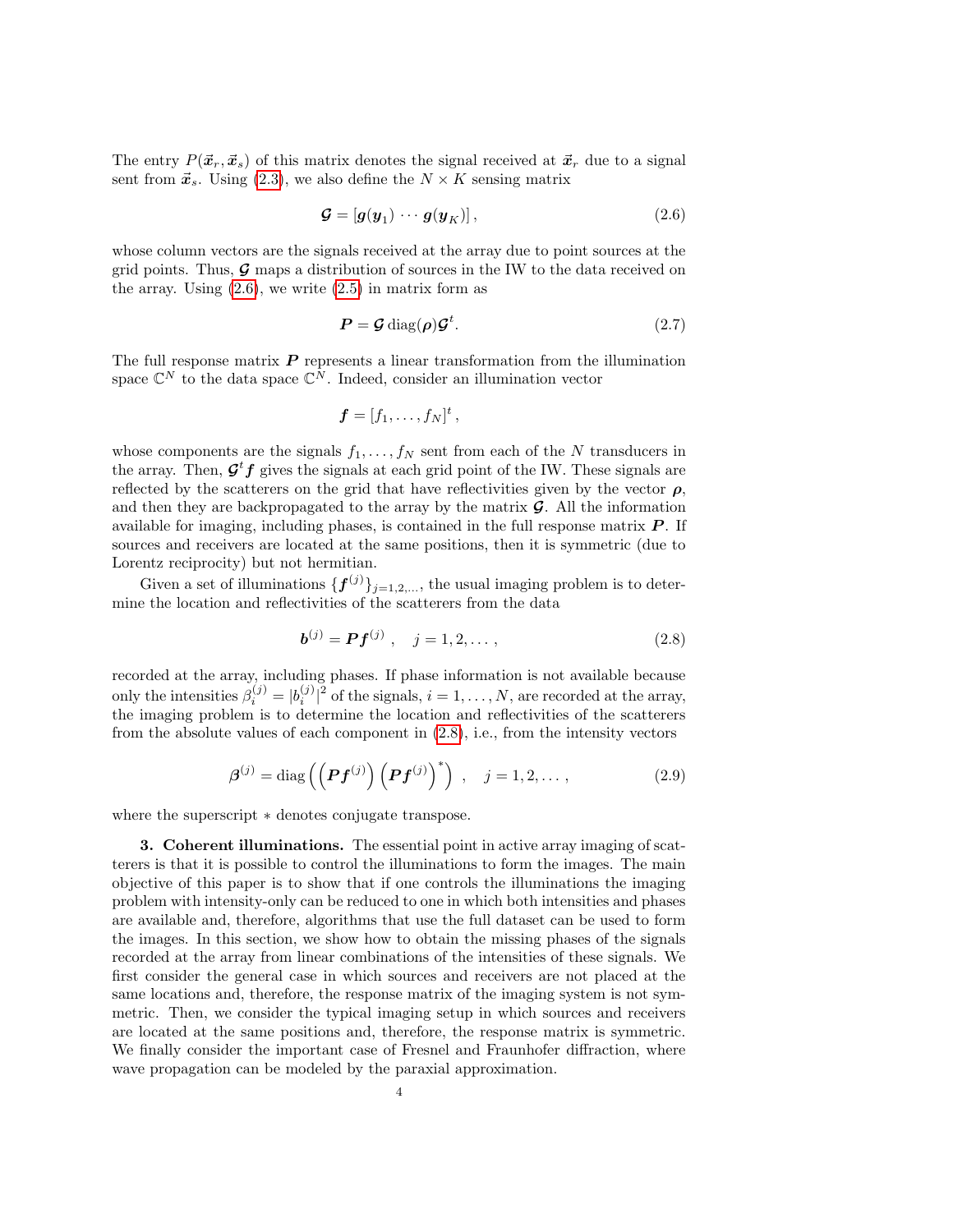<span id="page-5-2"></span>**3.1. General case.** In [\[21\]](#page-18-0), we proposed a novel imaging strategy for the case in which only data of the form [\(2.9\)](#page-4-3) are recorded at the array. The main idea behind that approach is to use the *time reversal operator*  $M = P^*P$  for imaging, which can be obtained from intensity measurements using an appropriate illumination strategy and the polarization identity. Here we show how to obtain  $M$  for imaging using a much more efficient illumination strategy. We do not assume that the response matrix  $\boldsymbol{P}$  is symmetric and, therefore, sources and receivers do not need to be located at the same positions.

In [\[21\]](#page-18-0) we showed how to obtain all the entries of the matrix M using  $O(N^2)$ illuminations, where  $N$  is the number of sources in the array. That method uses only the total power received by the entire array, and the following polarization identities

<span id="page-5-0"></span>
$$
\operatorname{Re}(M_{ij}(\omega)) = \frac{1}{2} \left( \|\widehat{\boldsymbol{P}}(\omega)\widehat{\boldsymbol{e}}_{i+j}\|^2 - \|\widehat{\boldsymbol{P}}(\omega)\widehat{\boldsymbol{e}}_i\|^2 - \|\widehat{\boldsymbol{P}}(\omega)\widehat{\boldsymbol{e}}_j\|^2 \right) \tag{3.1}
$$

<span id="page-5-1"></span>
$$
\operatorname{Im}(M_{ij}(\omega)) = \frac{1}{2} \left( \|\widehat{\boldsymbol{P}}(\omega)\widehat{\boldsymbol{e}}_{i-1j}\|^2 - \|\widehat{\boldsymbol{P}}(\omega)\widehat{\boldsymbol{e}}_i\|^2 - \|\widehat{\boldsymbol{P}}(\omega)\widehat{\boldsymbol{e}}_j\|^2 \right),\tag{3.2}
$$

where  $\hat{\mathbf{e}}_i = [0, 0, ..., 1, 0, ..., 0]^T$  is the illumination vector whose entries are all zero except the i th ortry which is 1. In (2.1) (2.2) except the i-th entry which is 1. In  $(3.1)-(3.2)$  $(3.1)-(3.2)$  $(3.1)-(3.2)$ ,

$$
\widehat{\boldsymbol{e}}_{i+j} = \widehat{\boldsymbol{e}}_i + \widehat{\boldsymbol{e}}_j, \quad \widehat{\boldsymbol{e}}_{i-1j} = \widehat{\boldsymbol{e}}_i - \mathbf{i}\widehat{\boldsymbol{e}}_j.
$$

If instead of using the total power measured at the array as in [\[21\]](#page-18-0), we use the intensities of the signals measured at every receiver separately, then we can obtain M with significantly fewer  $O(N)$  illuminations. Observe that each entry of the time *reversal operator*  $M = P^*P$  can be written as

$$
m_{ij} = \sum_{k=1}^{N} p_{ki} \bar{p}_{kj}.
$$

In order to recover  $p_{ki}\bar{p}_{kj}$  it suffices to know the amplitudes of the signals  $|p_{ki}|, |p_{kj}|$ ,  $k = 1, \ldots, N$ , and to find the phase differences arg  $p_{ki} - \arg p_{kj}$ ,  $k = 1, \ldots, N$ . Here,  $\arg p_{ki}$  denotes the unrecorded phase of signal measured at the i-th receiver when the k-th source emmits a signal. The amplitudes are recorded using N illuminations  $\hat{e}_i$ ,<br> $\hat{e}_i = 1, 2, ..., N$  and the phase differences can be recovered as follows. Since  $i = 1, 2, \ldots, N$ , and the phase differences can be recovered as follows. Since

$$
\arg p_{ki} - \arg p_{kj} = (\arg p_{k1} - \arg p_{kj}) - (\arg p_{k1} - \arg p_{ki}),
$$

it suffices to find the phase differences  $\arg p_{k1} - \arg p_{kj}$  for  $j = 2, ..., N$ , which means that only the phase differences between the first column of  $\boldsymbol{P}$  and all the other colums are needed. If all  $p_{k1} \neq 0$ , these phase differences can be found from the  $2N - 2$ illuminations  $\hat{\mathbf{e}}_{1+i}, \hat{\mathbf{e}}_{1-ij}, j = 2, \ldots, N$ , and the polarization identities [\(3.1\)](#page-5-0), [\(3.2\)](#page-5-1). When the image is sparse, the assumption  $p_{k1} \neq 0$  is not restrictive because of the uncertainty principle [\[11\]](#page-18-15).

3.2. Symmetric case. When sources and receivers are located at the same positions,  $P$  is symmetric. In this case, we can obtain the full response matrix  $P$ , up to a global phase, from intensity measurements using also  $O(N)$  illuminations. Indeed, once we find  $\arg p_{ki} - \arg p_{kj}$  for all  $i, j, k$ , we also know  $\arg p_{ik} - \arg p_{jk}$  for all  $i, j, k$ . Note that in the general case we did not recover **P** itself, as we did not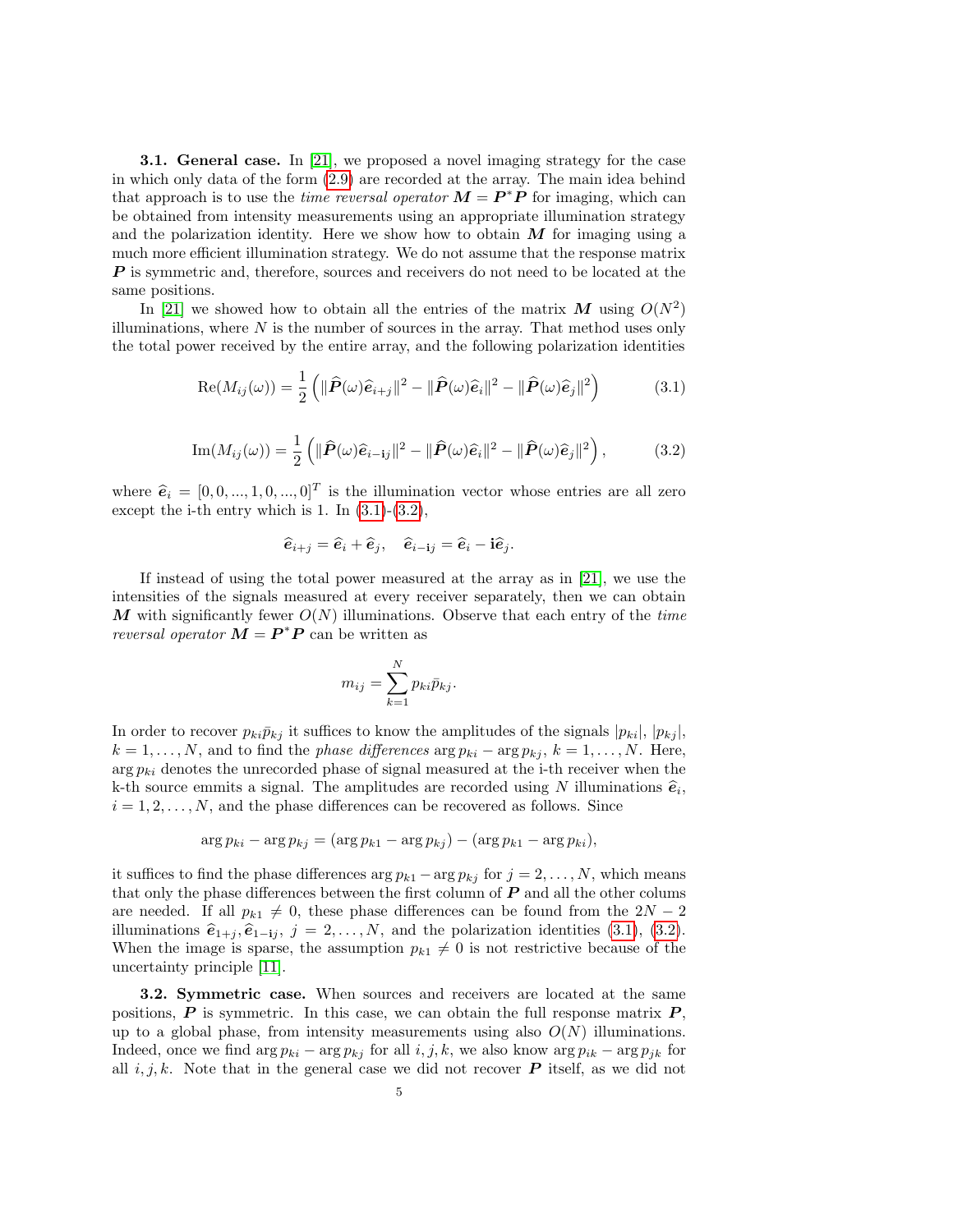need it to image the scatterers. Indeed, in the general case where  $P$  is not symmetric we use  $M$  instead, as these two matrices have the same right singular vectors and, therefore, the images can be formed using SVD-based methods.

We point out that by using  $O(s)$  illuminations we can obtain  $O(s^2)$  distinct entries of the matrix  $P$  up to a global phase. The strategy is as follows. Suppose we want to recover the  $s \times s$  upper left corner of  $P$ , with  $s = 3$ . First, we illuminate with the illumination vector  $\hat{\mathbf{e}}_1$ , and we set  $p_{11} = |p_{11}|$ . This fixes the global phase. Then, we use the three illumination vectors  $\hat{\mathbf{e}}_2$ ,  $\hat{\mathbf{e}}_1+\hat{\mathbf{e}}_2$ , and  $\hat{\mathbf{e}}_1-\hat{\mathbf{i}}\hat{\mathbf{e}}_2$ . Apart from recording  $|p_{k2}|$ ,  $k = 1, 2, \ldots, N$ , we also recover the relative phases  $\arg p_{k1} - \arg p_{k2}, k = 1, 2, \ldots, N$ , using the polarization identity. In particular, since the phase  $\arg p_{11} = 0$ , we recover  $p_{12}$  with its phase and, since  $P$  is symmetric,  $p_{21}$  is also recovered with its phase. Furthermore, since the relative phase  $\arg p_{21} - \arg p_{22}$  is then recovered, we obtain  $p_{22}$  with its phase as well. Next, we use the illumination vectors  $\hat{\epsilon}_3$ ,  $\hat{\epsilon}_1 + \hat{\epsilon}_3$ , and  $\hat{\mathbf{e}}_1$  –  $\hat{\mathbf{i}}\hat{\mathbf{e}}_3$ . Since  $\arg p_{11} - \arg p_{13} = -\arg p_{13}$ , we recover  $p_{13}$  with its phase. Again, using the symmetry of P we also obtain  $p_{31}$ . Since we know at this point  $|p_{32}|$ ,  $|p_{33}|$ ,  $\arg p_{31} - \arg p_{32}$ , and  $\arg p_{31} - \arg p_{33}$ , the entire  $3 \times 3$  upper left corner of P is recovered. Proceeding analogously, we can obtain the  $s \times s$  upper left corner of  $\boldsymbol{P}$ after  $3s - 2$  illuminations (up to a global phase).

<span id="page-6-3"></span>3.3. Paraxial Approximation. Here, we further specialize the illumination strategy for the setup in which the distance between the scatterers and the array is much larger than the wavelength of the signals used to probe the medium and much larger than the linear dimensions of the array and the IW. In this case, wave propagation can be modeled by the paraxial approximation which is relevant for (near-field) Fresnel and (far-field) Fraunhofer diffraction. We assume that all the scatterers are at the same range from the array so the images are flat, and that sources and receivers are located at the same positions so the full response matrix **P** is symmetric. In this case,  $\boldsymbol{P}$  has, up to pre-factor and post-factor diagonal matrices, a simple structure. More specifically, it can be written as

<span id="page-6-1"></span>
$$
P = D_{\text{receiver}} H D_{\text{source}} , \qquad (3.3)
$$

where  $D_{\text{receiver}}$  and  $D_{\text{source}}$  are matrices that only depend on the geometrical setup, and  $H$  is a matrix with a simple form. In the one-dimensional problem in which we seek to image a set of scatterers on a line using a linear array,  $\boldsymbol{H}$  is approximately Hankel, i.e., it is a symmetric matrix that is approximately constant across the antidiagonals. This special structure of the matrix  $P$  allows us to further reduce the number of illuminations to six in the one-dimensional setup, and to twelve in the two-dimensional setup, independently of the size of the array.

In the Appendix [A](#page-15-1) we show that when the IW is far enough from the array the full-response matrix [\(2.1\)](#page-3-4) can be approximated by the paraxial model

<span id="page-6-0"></span>
$$
P_{\text{parax}}(\vec{x}_r, \vec{x}_s) = C_r C_s \sum_{j=1}^K \tilde{\rho}_j e^{-i\kappa \frac{\langle \mathbf{x}_s + \mathbf{x}_r, \mathbf{y}_j \rangle}{L}}, \qquad (3.4)
$$

where  $\vec{x}_s = (\vec{x}_s, 0)$  and  $\vec{x}_r = (\vec{x}_r, 0)$  are the positions of the sources and the receivers, respectively,  $\vec{\boldsymbol{y}}_j = (\boldsymbol{y}_j, L), j = 1, \dots, K$  are the grid points of the discretized IW, and

<span id="page-6-2"></span>
$$
\tilde{\rho}_j = \rho_j e^{i\kappa} |\mathbf{y}_j|^2 / 2L}, j = 1, \dots, K,
$$
\n(3.5)

are distorted reflectivities that only modify the phases of the original reflectivitities by a factor that depends on their (unknown) cross-range positions  $y_j$ , and on the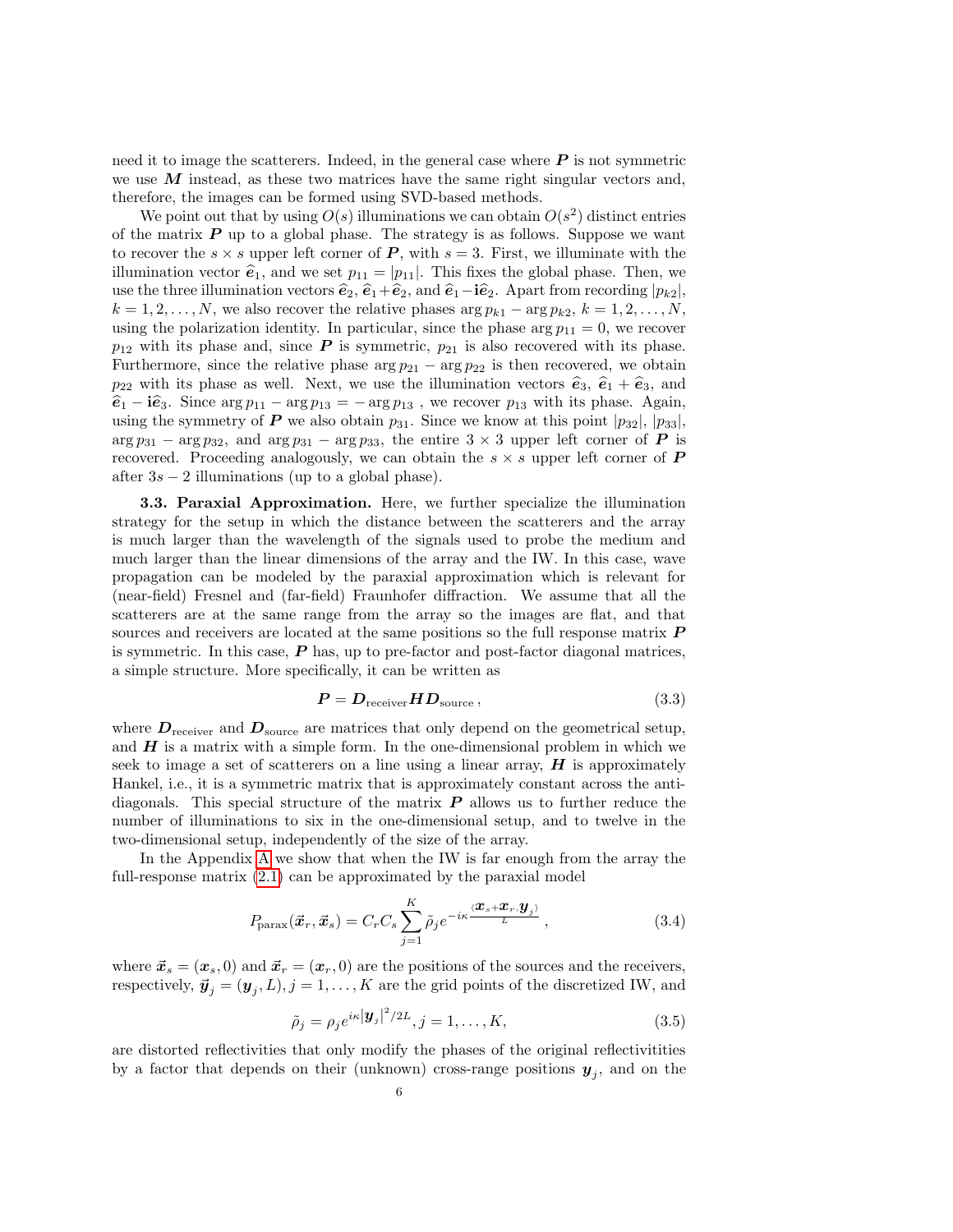distance  $L$  between the array and the IW, which we assume to be known. In Eq. [\(3.4\)](#page-6-0),

<span id="page-7-3"></span>
$$
C_t = C(\mathbf{x}_t) = \frac{e^{i\kappa L}e^{i\kappa |\mathbf{x}_t|^2/2L}}{4\pi L}, \ t = r, s,
$$
\n(3.6)

are known factors that only depend on the geometrical setup (the layout of the transducers and the distance  $L$ ). Then, the approximated response matrix  $(3.4)$  can be written as in [\(3.3\)](#page-6-1) with diagonal matrices

$$
\boldsymbol{D}_{\text{source}} = \boldsymbol{D}_{\text{receiver}} \equiv [D_{r,s}]_{r,s=1}^N, D_{r,s} = \delta_{r,s} C_r.
$$

Equation [\(3.4\)](#page-6-0) shows that, in the paraxial regime, array imaging with a single illumination has the form of a Fourier transform. Through the introduction of the distorted reflectivities [\(3.5\)](#page-6-2), it includes both the near-field Fresnel regime, for which the Fresnel number

<span id="page-7-2"></span>
$$
F = \frac{a^2}{\lambda L} \tag{3.7}
$$

is  $O(1)$ , and the far-field Fraunhofer regime, for which  $F \ll 1$ . In the Fraunhofer regime the extra factor in the distorted reflectivities [\(3.5\)](#page-6-2) approaches to 1, which means that the propagating fronts, when viewed from the IW, are not spherical but planar.

Because the structure of the full-response matrix is easier to describe in the onedimensional imaging setup, we consider now a linear array on the line  $\vec{x} = (x, 0, 0)$  and a set of scatterers on the line  $\vec{x}' = (x', 0, L)$ , see Fig. [4.1](#page-3-0) (b). Assume that the paraxial approximation holds so  $P(x_r, x_s) = P_{\text{para}}(x_r, x_s)$ , and consider the processed data

<span id="page-7-0"></span>
$$
H(x_r, x_s) = (C_r C_s)^{-1} P(x_r, x_s) = \sum_{j=1}^{K} \tilde{\rho}_j e^{-i\kappa (x_r + x_s)x'_j/L}, \qquad (3.8)
$$

where  $x'_{j}$  are the grid points of the image,  $j = 1, ..., K$ . Then, for a fixed configuration of the scatterers the entries in [\(3.8\)](#page-7-0) only depend on  $x_r + x_s$ . This shows that if the IW is far enough from the array, the data received on the array only depends on the sum  $r + s$  and, therefore, the matrix

<span id="page-7-1"></span>
$$
\boldsymbol{H} \equiv [H_{r,s}]_{r,s=0}^{N-1} = [\Xi_{r,s}]_{r,s=0}^{N-1} = \sum_{j=1}^{K} \tilde{\rho}_j e^{-i\Lambda \frac{(r+s)j}{N}}, \quad s, r = 0, \dots, N-1, \quad (3.9)
$$

has constant skew-diagonals, i.e.,  $H$  is a Hankel matrix. In [\(3.9\)](#page-7-1), we have defined the parameter

$$
\Lambda = \frac{\kappa}{L} \frac{ab}{K},\tag{3.10}
$$

where a and b are the lengths of the array and the IW, respectively. Note that  $\Lambda$  only depends on the imaging setup and the choice of discretization of the IW. For simplicity in [\(3.9\)](#page-7-1), we have fixed the coordinate system so that  $x_s = s a/N$ ,  $s = 0, \ldots, N-1$ ,  $x_r = r a/N, r = 0, \ldots, N - 1, x'_j = j b/K, j = 1, \ldots, K.$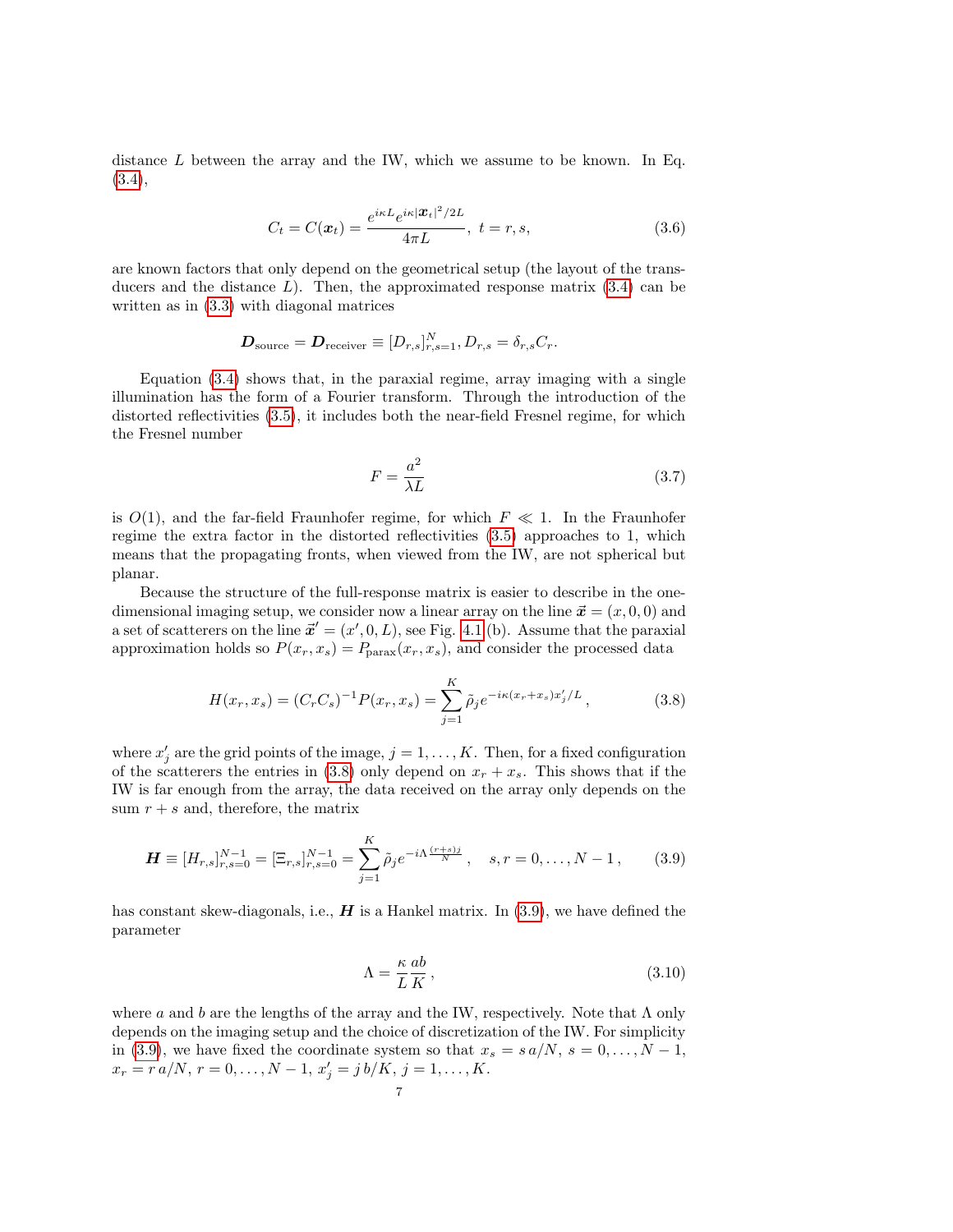Clearly, in the paraxial approximation, imaging is closely related to a discrete Fourier transform. In order to realize this connection, fix  $s = 0$  and view  $H = H(\tilde{\rho})$ as a linear map from the IW to the array, so

<span id="page-8-0"></span>
$$
\boldsymbol{H} : \tilde{\rho} \to \sum_{j=1}^{K} \tilde{\rho}_j e^{-i\frac{\Lambda r_j}{N}}, r = 0, \dots, N - 1.
$$
 (3.11)

The above is a Fourier transform if  $N = K$  and  $\Lambda = 2\pi$ , which holds when the number of discrete points in the IW is  $K = K_{opt} = ab(\lambda L)^{-1} = F b/a$ , where F is the Fresnel number [\(3.7\)](#page-7-2). We refer to  $K_{opt}$  as the optimal number of sampling points in the IW because for  $N = K = K_{opt}$  [\(3.11\)](#page-8-0) is an orthogonal transformation. Note that  $K_{opt}$  is the number of points in the IW if the sampling interval is the well known cross-range resolution limit  $\lambda L/a$ .

Note that since  $H$  is a Hankel matrix, only two illuminations (from both edges of the array) are needed to obtain the full response matrix, if the phases can be recorded. All the other illuminations are redundant in the one-dimensional setup when the paraxial approximation holds and the scatterers are all at the same range.

Next, we show that six illuminations are enough to recover  $H$  completely from intensity-only measurements. Let us assume that the phases cannot be measured and, therefore, only the intensities of the received signals are available for imaging. Let

$$
f^{(1)} = e_1
$$
,  $f^{(2)} = D_{\text{source}}^{-1} (e_1 + e_2)$ , and  $f^{(3)} = D_{\text{source}}^{-1} (e_1 + ie_2)$ ,

with  $e_1 = [1, 0, 0, \ldots, 0]^t$  and  $e_2 = [0, 1, 0, \ldots, 0]^t$ , be three illuminations that use the two top transducers of the array. When we use the above illuminations we measure

<span id="page-8-1"></span>diag 
$$
(\left( Pf^{(1)} \right) \left( Pf^{(1)} \right)^{*}) = \text{diag} \left( (\mathbf{He}_1) (\mathbf{He}_1)^{*} \right) = |\mathbf{h^{(1)}}|^2,
$$
 (3.12)

<span id="page-8-3"></span>diag 
$$
((Pf^{(2)}) (Pf^{(2)})^*) = |h^{(1)} + h^{(2)}|^2,
$$
 (3.13)

and

<span id="page-8-2"></span>diag 
$$
(\left(Pf^{(3)}\right)\left(Pf^{(3)}\right)^{*}) = |h^{(1)} + ih^{(2)}|^{2}
$$
, (3.14)

,

respectively. In [\(3.12\)](#page-8-1)-[\(3.14\)](#page-8-2),  $h^{(1)}$  and  $h^{(2)}$  are the first and second columns of the matrix  $\boldsymbol{H}$ . Since  $\boldsymbol{H}$  is a Hankel matrix, [\(3.12\)](#page-8-1), [\(3.13\)](#page-8-3), and [\(3.14\)](#page-8-2) are

$$
|\boldsymbol{h^{(1)}}|^2 = \left[ |\Xi_1|^2, |\Xi_2|^2, \dots, |\Xi_N|^2 \right]^t,
$$
  

$$
|\boldsymbol{h^{(1)}} + \boldsymbol{h^{(2)}}|^2 = \left[ |\Xi_1 + \Xi_2|^2, |\Xi_2 + \Xi_3|^2, \dots, |\Xi_N + \Xi_{N+1}|^2 \right]^t
$$

and

$$
|\mathbf{h^{(1)}}+i\mathbf{h^{(2)}}|^2=\left[|\Xi_1+i\Xi_2|^2,|\Xi_2+i\Xi_3|^2,\ldots,|\Xi_N+i\Xi_{N+1}|^2\right]^t.
$$

Using the polarization identity we can, therefore, obtain the dot products

$$
\langle \Xi_i, \Xi_{i+1} \rangle, \quad i = 1, \dots, N,
$$
8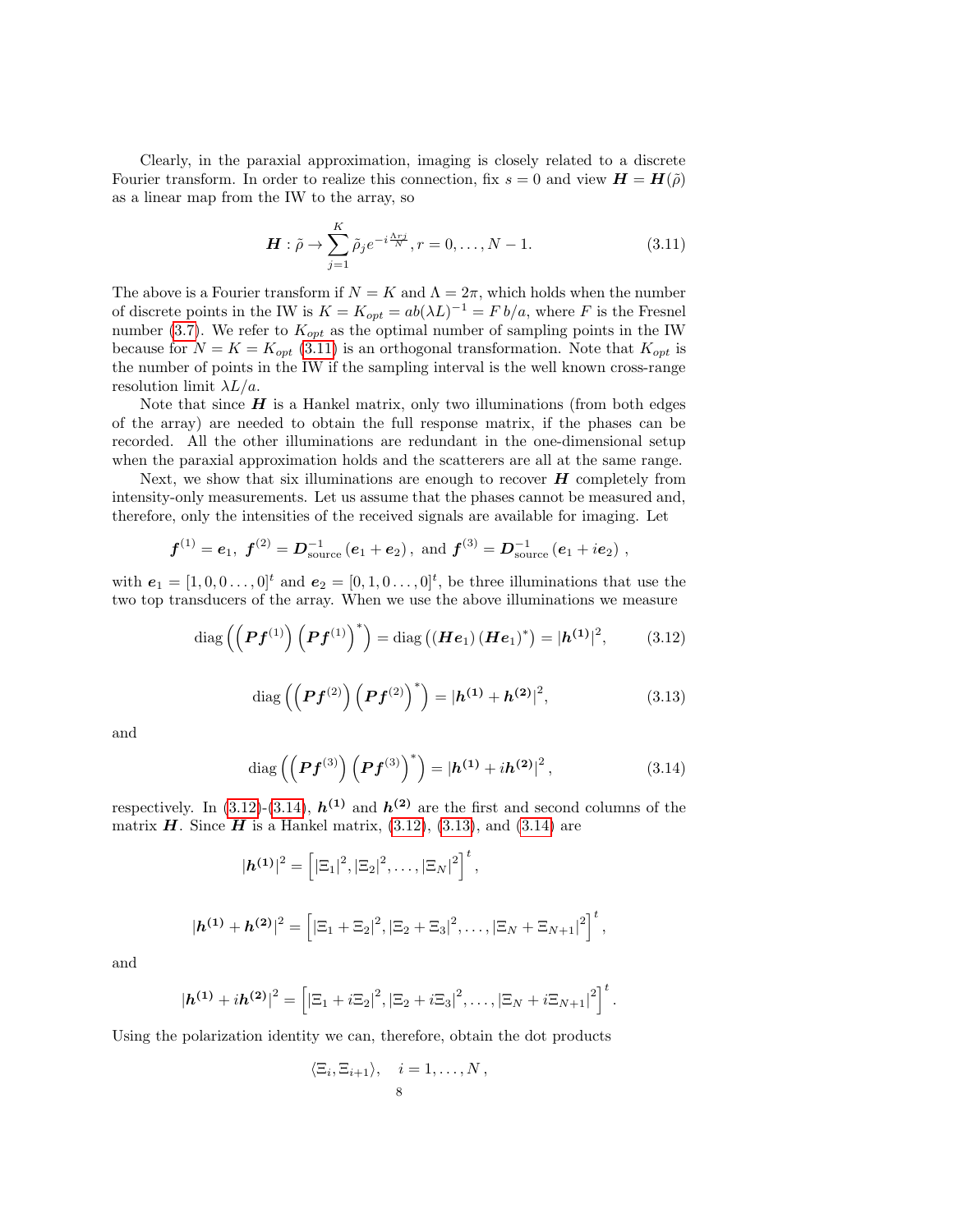from the intensities [\(3.12\)](#page-8-1)-[\(3.14\)](#page-8-2). Since  $|\Xi_i|$  are known for  $i = 1, 2, ..., N$ , we can retrieve  $\Xi_i$ ,  $i = 1, 2, ..., N$  up to a common phase. Similarly, we can use the following three different illuminations

$$
\bm{f}^{(4)} = \bm{e}_N, \bm{f}^{(5)} = \bm{D}_{\text{source}}^{-1}\left(\bm{e}_N + \bm{e}_{N-1}\right), \bm{f}^{(6)} = \bm{D}_{\text{source}}^{-1}\left(\bm{e}_N + i \bm{e}_{N-1}\right)\,,
$$

from the two transducers at the bottom of the array, to find the remaining  $\Xi_i$  for  $i = N + 1, 2, \ldots, 2N - 1$ . If, for definiteness, we assume that  $\Xi_1$  is a real positive number, then  $\Xi_i$  i = 1, 2, ..., 2N – 1 are determined uniquely, and therefore the matrix **H** is reconstructed. Our construction again relies on the assumption that all  $\Xi_i \neq 0$ , which, as we mentioned ealier [\[11\]](#page-18-15), is not restrictive.

The two-dimensional case consisting of a planar array and a planar image is analogous to the one described above. For a two-dimensional setup we will need to make twelve measurements to recover the full-response matrix instead of six as we showed in the one-dimensional setup.

<span id="page-9-0"></span>4. Numerical Simulations. In this section we present numerical simulations that illustrate the performance of the proposed approach, where noise is also included. For simplicity of graphical representation we consider a linear array on the  $x$  axis. The scatterers lie either on the plane  $(x, 0, z)$  as in Fig. [4.1](#page-3-0) (a), in which case they are at different ranges from the array, or they lie on the line  $(x, 0, L)$  as in Fig. [4.1](#page-3-0) (b), in which case they are located at the same range  $L$  that we consider to be known. The coordinate system has origin at the center of the array and range axis z orthogonal to it. The relevant cross-range coordinate is, therefore,  $x$ . All the results presented here can be extended to the case in which one considers a planar square array and scatterers with cross-range coordinates  $(x, y)$ .

The linear array has aperture size  $a = 2000\lambda$ , and  $N = 101$  transducers located at positions  $(x_i, 0, 0)$ ,  $i = 1, \ldots, N$ , that are 20 wavelengths apart. The scatterers, whose complex reflectivities are set randomly, are placed within a IW whose distance to the array vary from one numerical simulation to another. The IW is discretized using a uniform lattice with mesh size according to the distance  $L$  to the array. We choose the mesh size to be  $h_z = \lambda L^2/a^2$  in the range direction, and  $h_x = \lambda L/a$  in the cross-range direction. These are the well known resolutions limits in array imaging. Therefore, the smaller the distance between the array and the IW, the smaller the resolution is. To keep the number of grid points independent of the distance to the array we also change the size of the IW accordingly.

In all our numerical simulations the noise is modeled as additive. More specifically, the noise at the i-th receiver is modeled by adding a random variable  $\zeta_i$  uniformly distributed on  $[(1 - \varepsilon)\beta_i, (1 + \varepsilon)\beta_i]$ , where  $\beta_i$  is the noiseless intensity received on the i-th receiver (see [\(2.9\)](#page-4-3)), and  $\varepsilon \in (0,1)$  is a parameter that measures the noise strength. The noise added to the data gathered at different receivers when different illuminations are used is independent.

The left column of figure [4.2](#page-11-0) shows three examples of sets of scatterers at distances  $L = 2000\lambda$  (top row) and  $L = 20000\lambda$  (middle and bottom row). The amplitudes and phases of the full response matrices  $P$  are shown in the middle and right columns, respectively. All the information needed for imaging is encoded in these figures. However, in our case, phases are not available and, hence, the array imaging problem is to detemine the configuration of the scatterers using only the amplitudes of the entries of  $P$ , i.e., the middle column. For very large  $L$  (middle row), the paraxial approximation holds, and the  $P$  matrix has a much simpler structure. If, in addition, all the scatterers are at the same range (bottom row), then the amplitude response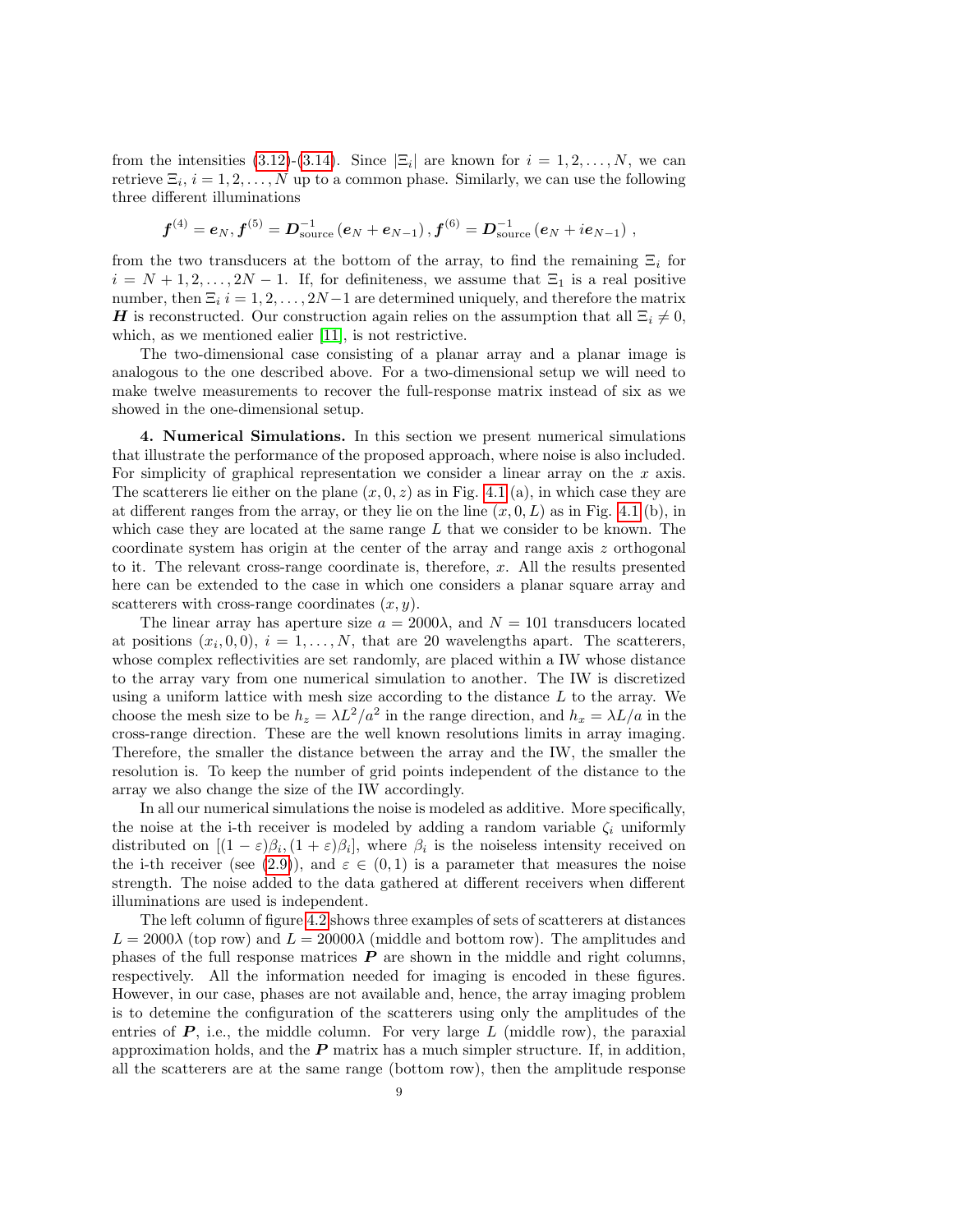

Fig. 4.1. Schematic. A linear array probes a homogeneous medium sending a spherical wave from  $x_s$ . Wave propagation is described by the Green's function is  $\tilde{G}(x_s, y)$ . In figure (a) there are three point-like scatterers at positions  $\bm{y}_{n_j}$ ,  $j = 1, 2, 3$ , whose ranges are different and unknown; the IW is a square. In figure (b), the point-like scatterers are on a line, and their range is unknown; the IW is a segment.

displays a Hankel structure. The phase response does not display a Hankel structure here, because the geometrical factors  $(3.6)$  (that are known) have not been removed.

Figure [4.3](#page-11-1) displays the reference IW used for the numerical simulations in Figure [4.4.](#page-12-0) The scatterers are located at different ranges as in Fig. [4.1](#page-3-0) (a). The range axes is in units of  $h_z = \lambda L^2/a^2$ , and the cross-range axes in units of  $h_x = \lambda L/a$ . This means that the resolution of the images increases as we move the IW forward. In Figure [4.4,](#page-12-0) the distance L between IW and the array is  $L = 2000\lambda$  in the top row,  $L = 5000\lambda$ in the middle row, and  $L = 10000\lambda$  in the bottom row. The images are formed using the MUSIC (MUltiple SIgnal Classification) imaging function [\[23\]](#page-18-16), reviewed in Appendix [B,](#page-16-0) for the full time reversal matrix  $M$  obtained with the illumination strategy described in subsection [3.1.](#page-5-2) The left column of Figure [4.4](#page-12-0) shows the results for noise free data. We observe that by using MUSIC for  $\boldsymbol{M}$  we get the exact locations of the scatterers regardless of the distance between the array and the IW. As expected, when the data is corrupted by  $10\%$  (middle column) and  $20\%$  (right column) of additive noise the images become blurred and the resolution is compromised. We note, however, that all the scatterers are still very well resolved in cross-range.

To study the robustness of the proposed approach in the cross-range direction with respect to additive noise we consider flat images in Figure [4.5.](#page-13-0) By a flat image we mean that all the scatterers are placed at the same range  $L$  as in Fig. [4.1](#page-3-0) (b), which we assume to be known. The unknown positions of the scatererers are  $(x_i, 0, L)$ ,  $i = 1, \ldots, M$ . The exact locations of the scatterers in these images are indicated with circles, and the peaks of the MUSIC pseudo-spectrum with stars. In the top row, the scatterers are placed at range  $L = 10000\lambda$ , in the middle one at  $L = 20000\lambda$ , and in the bottom one at  $L = 50000\lambda$ . The data used for the results in the left, middle and right columns contain 0%, 10%, and 30% of additive noise, respectively. Again, we obtain perfect cross-range positions when noiseless data is used. Furthermore, in the top row  $(L = 10000\lambda)$  all the peaks of the MUSIC pseudo-spectrum above the noise level correspond to scatterer locations. However, in the middle row  $(L = 20000\lambda)$  a few ghosts appear above the noise level when 30% of noise is added the data. In the bottom row  $(L = 50000\lambda)$  the ghosts appear above the noise level even with 10% of noise added to data. We conclude, as expected, that the robustness of the MUSIC algorithm is affected by the distance between the array and the IW. This is so because the larger the distance the flatter are the wavefronts that illuminate the IW.

In Figure [4.6,](#page-14-0) we show the results when wave propagation can be approximated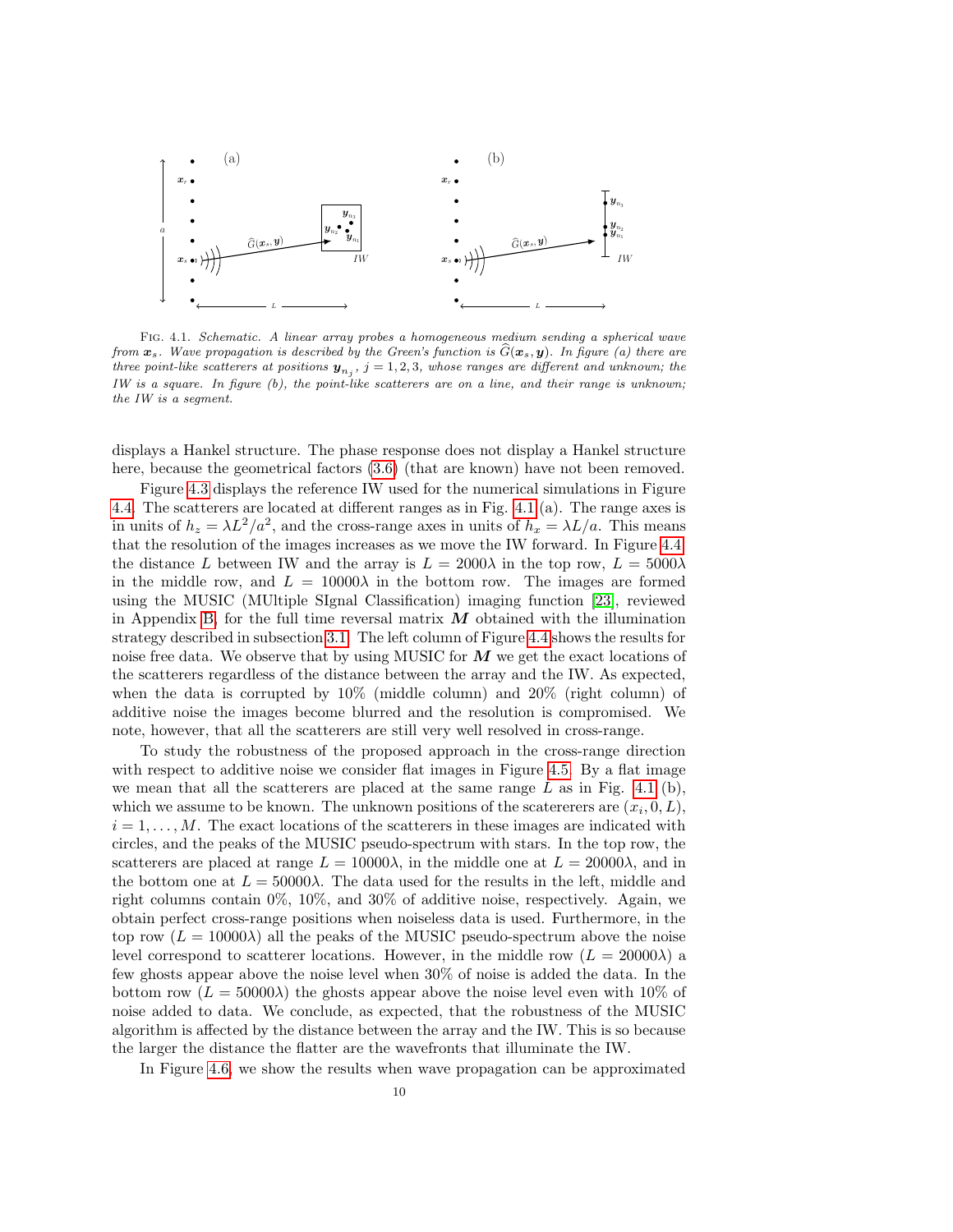

Fig. 4.2. Reference images (left column), and amplitudes (middle column) and phases (right column) of the response matrix P. The distances from the IWs to the array are  $L = 2000$  (top row) and  $L = 20000$  (middle and bottom row). In the left column, the range axes are in units of  $h_z = \lambda L^2/a^2$  and the cross-range axes in units of  $h_x = \lambda L/a$ . The length of the array is 2000 $\lambda$ .

<span id="page-11-1"></span><span id="page-11-0"></span>

FIG. 4.3. Reference image used in Fig. [4.4.](#page-12-0) The range axis is in units of  $h_z = \lambda L^2/a^2$  and the cross-range axis in units of  $h_x = \lambda L/a$ .

by the paraxial approximation and the full response matrix  $P$  can be recovered, up to a global phase, using six illuminations as it is explained in subsection [3.3.](#page-6-3) In this figure, the scatterers are located on a line at range  $L = 10000\lambda$  (first row),  $L = 20000\lambda$  (second row),  $L = 50000\lambda$  (third row), and  $L = 100000\lambda$  (fourth row). The exact locations of the scatterers are indicated with circles, and the peaks of the MUSIC pseudo-spectrum of the recovered matrix  $P$  with stars. The images shown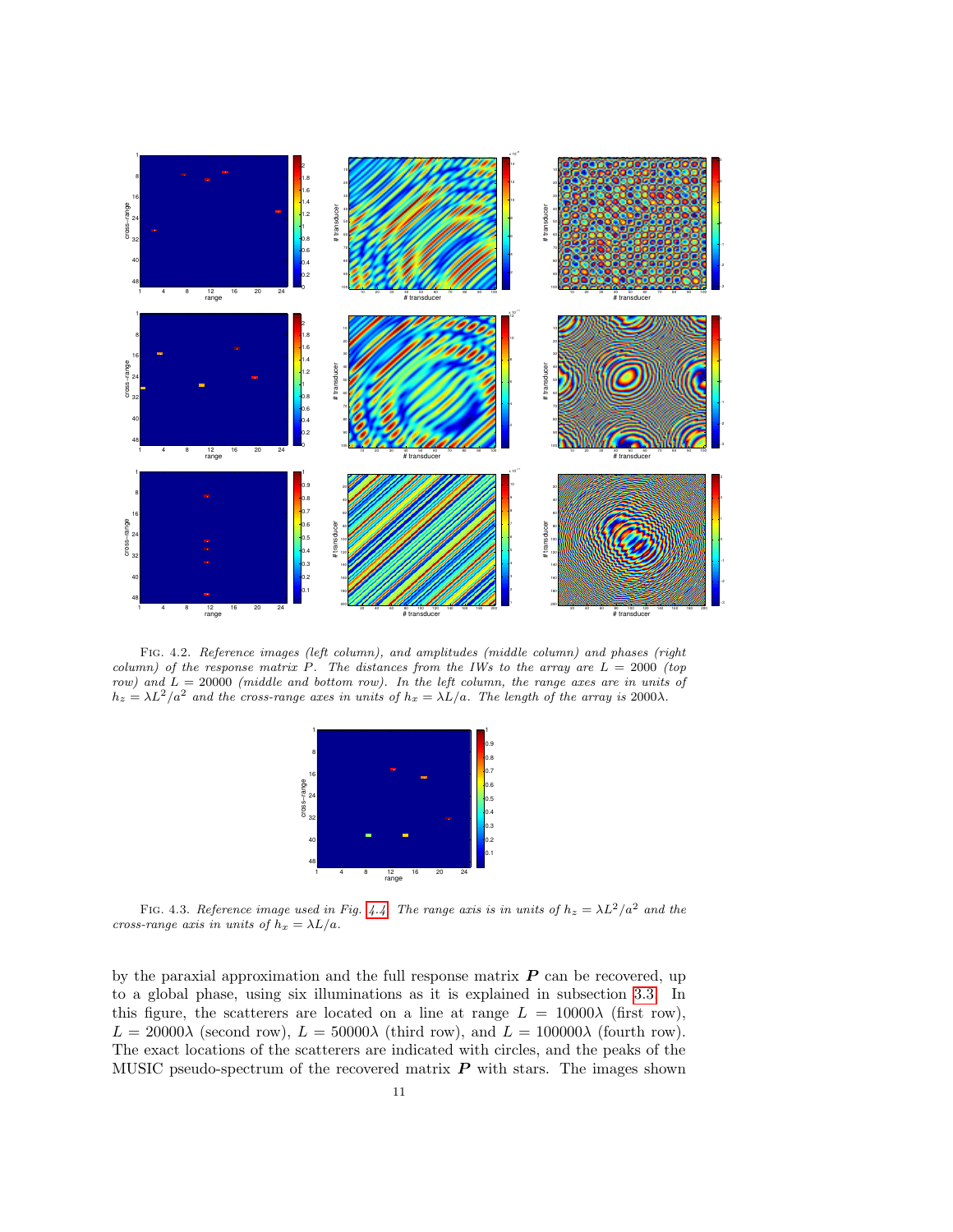

<span id="page-12-0"></span>FIG. 4.4. Images obtained with MUSIC from the full recovered matrix M for different distances between the IW and the array. In the top, middle and bottom rows the distances between the IW and the array are  $L = 2000\lambda$ ,  $L = 5000\lambda$  and  $L = 10000\lambda$ , respectively. The left, middle and right columns contain 0%, 10%, 20% of additive noise in the data, respectively. Length of the array  $a = 2000\lambda$ , and number of transducers  $Na = 101$ . The range axes are in units of  $h_z = \lambda L^2/a^2$  and the cross-range axes in units of  $h_x = \lambda L/a$ .

in the left, middle, and right columns are formed using data that contain  $0\%$ ,  $1\%$ , and  $10\%$  of additive noise, respectively. The synthetic data is generated using  $(2.9)$ , with  $P$  given in [\(2.5\)](#page-3-3), i.e., the data is not generated using the paraxial model [\(3.4\)](#page-6-0). For noiseless data (left column), Figure [4.6](#page-14-0) shows perfect reconstructions when the distances between the array and the IW are large enough (see the fourth and third rows for  $L = 100000\lambda$  and  $L = 50000\lambda$ , respectively). However, the reconstructions become poor as we move the IW closer to the array (see the left column of the second and first rows for  $L = 20000\lambda$  and  $L = 10000\lambda$ , respectively). This is due to modeling errors as the paraxial approximation deteriorates as we move the IW closer to the array. Because the distances between the array and the IW are very large, we also observe that the method is less robust with respect to additive noise. With 10% of noise the method fails to locate all the scatterers for all  $L$  (see the right column). Only for low level of noise and large enough  $L$  the method locates all the scatterers (see the middle column).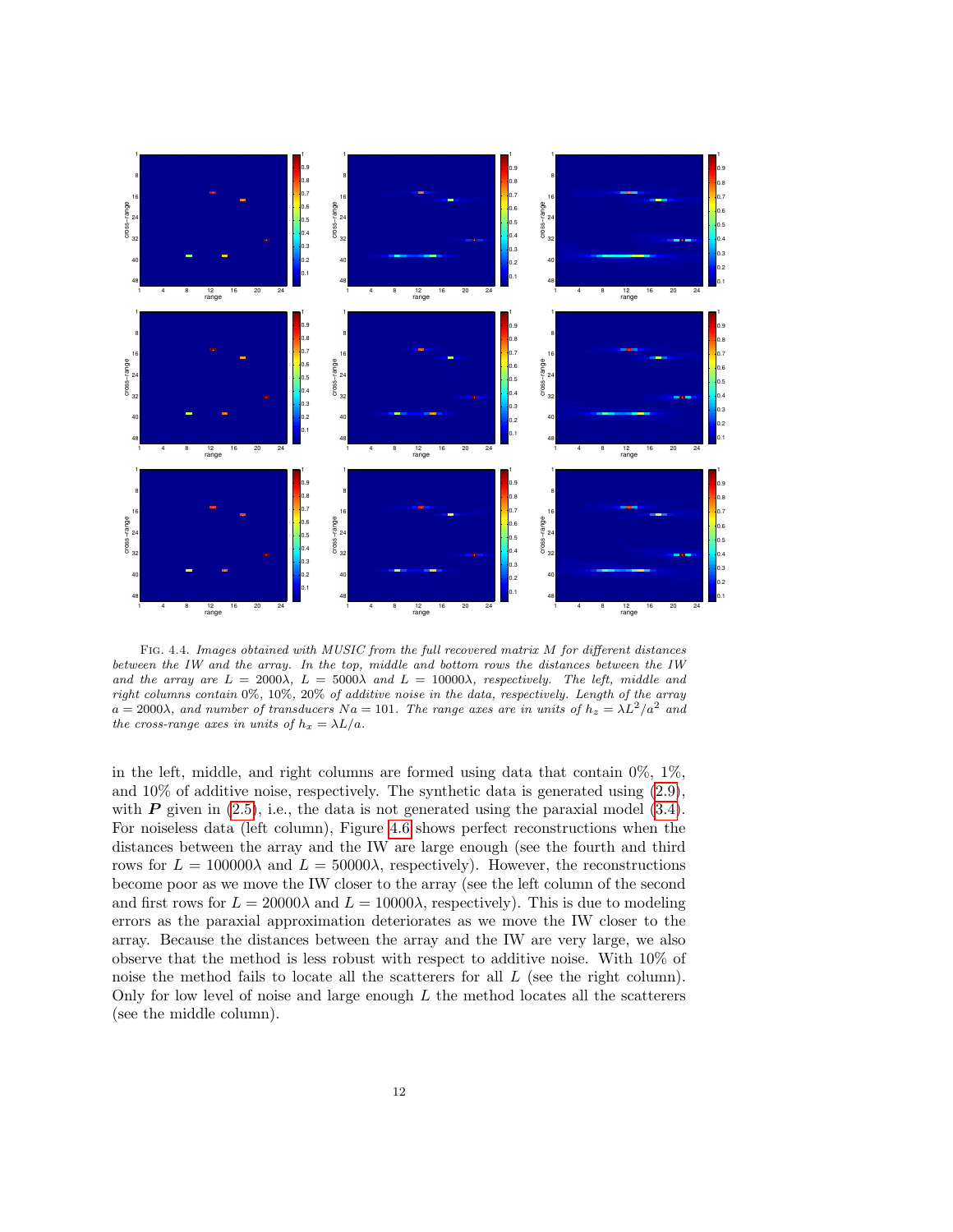

<span id="page-13-0"></span>Fig. 4.5. Reconstructions obtained with MUSIC from the full recovered matrix M. In these numerical simulations the range L is assumed to be known. In the top, middle and bottom rows the ranges are  $L = 10000\lambda$ ,  $L = 20000\lambda$  and  $L = 50000\lambda$ , respectively. The left, middle and right columns contain 0%, 10%, and 30% of additive noise in the data, respectively. Length of the array  $a = 2000\lambda$ , and number of transducers  $Na = 101$ . The cross-range axes are in units of  $h_x = \lambda L/a$ .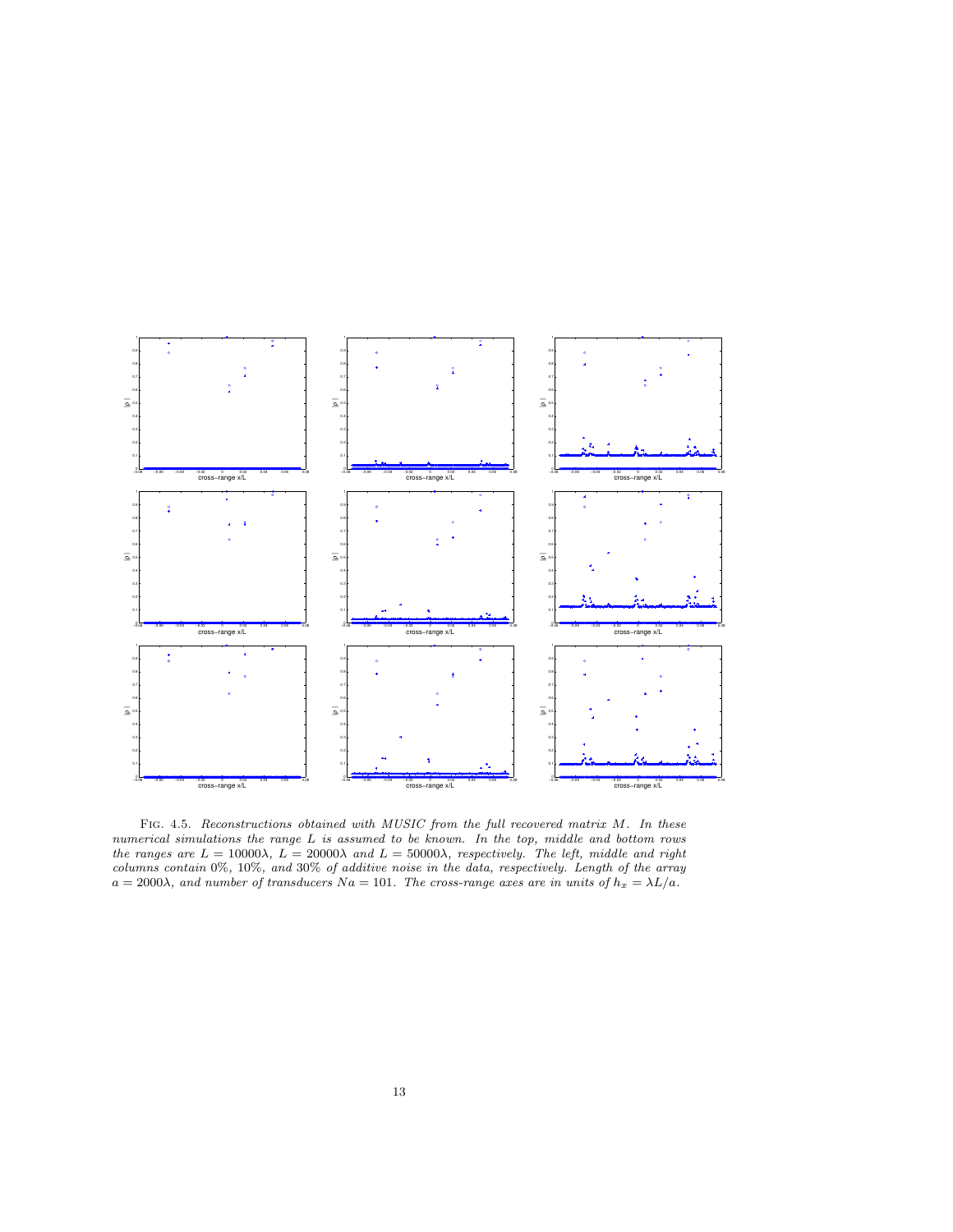

<span id="page-14-0"></span>FIG. 4.6. Reconstructions obtained using MUSIC for the matrix  $P$  recovered from six illuminations only. In the first, second, third, and forth rows the distances between the array and the IW are  $L = 10000\lambda$ ,  $L = 20000\lambda$ on, and  $L = 50000\lambda$ , and  $L = 100000\lambda$ , respectively. The left, middle and right columns contain 0%, 1%, and 10% of additive noise in the data, respectively. The length of the array is  $a = 2000\lambda$ , and number of transducers is  $Na = 101$ . The cross-range axes are in units of  $h_x = \lambda L/a$ .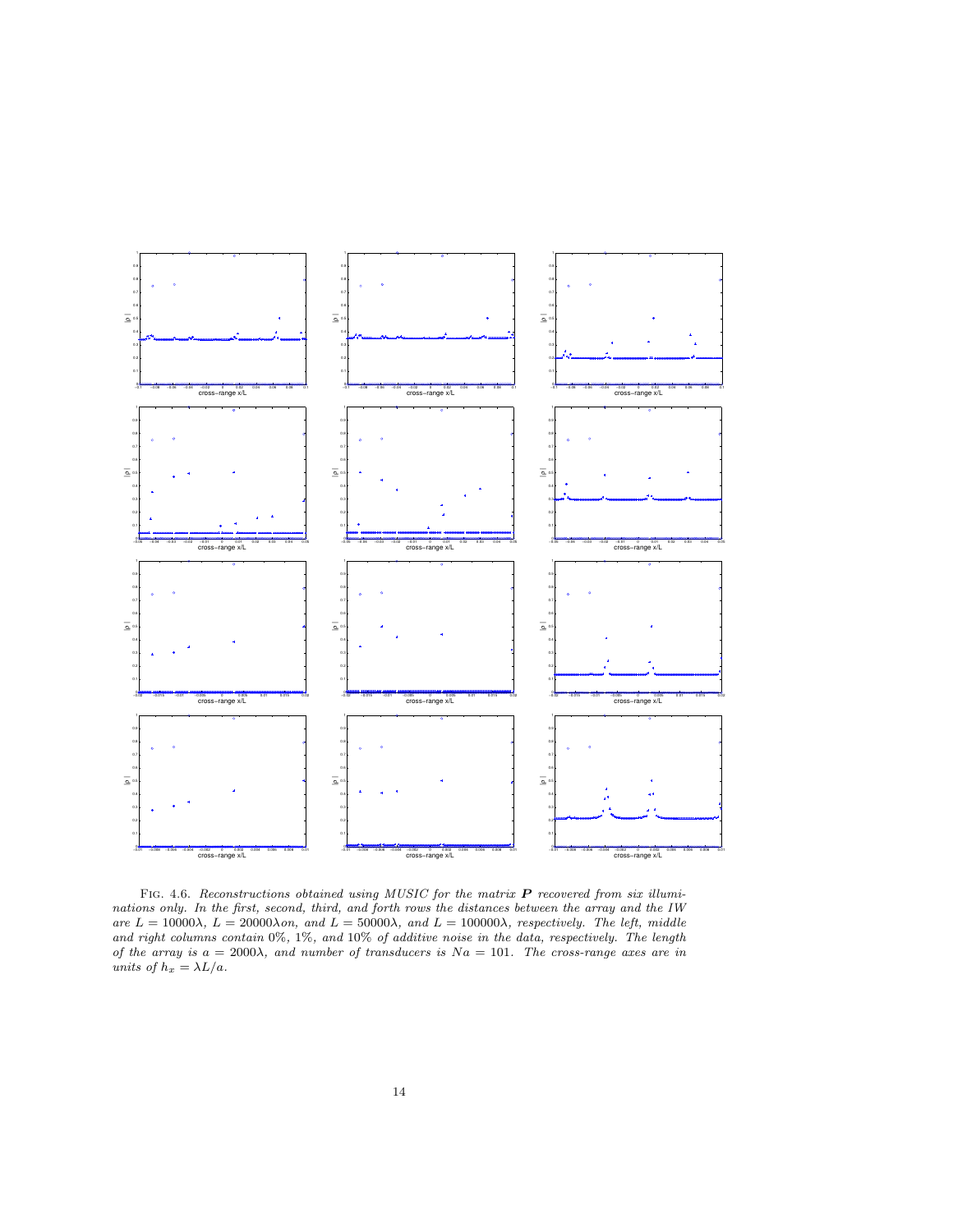<span id="page-15-0"></span>5. Conclusions. In this paper we consider narrow band, active array imaging of weak localized scatterers when only the intensities are recorded and measured at an array with  $N$  transducers. We assume that the medium is homogeneous so wave propagation is coherent. We show that if one controls the illuminations, the imaging problem with intensity-only can be easily reduced to one in which the phases are available. Furthermore, the amount of extra work in data acquisition is small, as only  $3N-2$  illuminations are needed in general. We also show that Fresnel and Fraunhofer diffraction images can be obtained by using only 6 illuminations for 1-D images and 12 illuminations for 2-D images, if these images are flat and their ranges are known.

Numerical simulations show the performance of the proposed approaches, with and without additive noisy in the data. The results presented in the paper indicate different noise sensitivities of these approaches. In particular, the method of six illuminations, that is valid when the distance between the scatterers and the array is much larger than the wavelength of the signals and much larger than the linear dimensions of the array and the IW, is very sensitive to noise. This limits the use of the six illuminations approach in practice to situations where the signal to noise ratio is high. Detailed analysis of robustness to noise with the proposed phaseless imaging methods is being considered at present.

Acknowledgment. Miguel Moscoso's work was partially supported by AFOSR FIS2013-41802-R and the Spanish MICINN grant FIS2013-41802-R. George Papanicolaou's work was partially supported by AFOSR grant FA9550-14-1-0275. Alexei Novikov's work was partially supported by AFOSR FIS2013-41802-R and NSF DMS-1515187.

<span id="page-15-1"></span>Appendix A. Derivation of the paraxial approximation. Let the array be located on the plane  $\vec{x} = (\vec{x}, 0)$  and the scatterers on the plane  $\vec{y} = (\vec{y}, L)$ . Then, we have

<span id="page-15-2"></span>
$$
|\vec{x} - \vec{y}| = L\left(1 + \frac{1}{2}\left(\frac{|\bm{x} - \bm{y}|}{L}\right)^2 + O\left(\frac{|\bm{x} - \bm{y}|}{L}\right)^4\right). \tag{A.1}
$$

If the distance L between the center of the array and the center of the IW is large enough and the linear dimensions of the array and the IW are small, so only the two first terms in  $(A.1)$  have to be retained, then  $(2.1)$  becomes

<span id="page-15-4"></span>
$$
P(\boldsymbol{x}_r, \boldsymbol{x}_s) \approx P_{\text{parax}}(\boldsymbol{x}_r, \boldsymbol{x}_s) = \frac{e^{i2\kappa L}}{(4\pi L)^2} \sum_{j=1}^M \alpha_j e^{i\kappa} \left[ |\boldsymbol{x}_s - \boldsymbol{\xi}_j|^2 + |\boldsymbol{x}_r - \boldsymbol{\xi}_j|^2 \right] / 2L \,, \tag{A.2}
$$

where  $\xi_j$  are the two-dimensional cross-range vectors that denote the scatterer's positions, and  $x_s$  and  $x_r$  are the two-dimensional cross-range vectors that denote the positions of the sources and the receivers, respectively. If we further expand the terms in the exponential, we obtain

<span id="page-15-3"></span>
$$
P_{\text{parax}}(\boldsymbol{x}_r, \boldsymbol{x}_s) = C_r C_s \sum_{j=1}^M \bar{\alpha}_j e^{-i\kappa \frac{\langle \boldsymbol{x}_s + \boldsymbol{x}_r, \boldsymbol{\xi}_j \rangle}{L}} = C_r C_s \sum_{j=1}^K \tilde{\rho}_j e^{-i\kappa \frac{\langle \boldsymbol{x}_s + \boldsymbol{x}_r, \boldsymbol{\xi}_j \rangle}{L}}, \quad (A.3)
$$

where

$$
\tilde{\rho}_j = \rho_j e^{i\kappa |\xi_j|^2 / 2L}
$$
\n<sup>(A.4)</sup>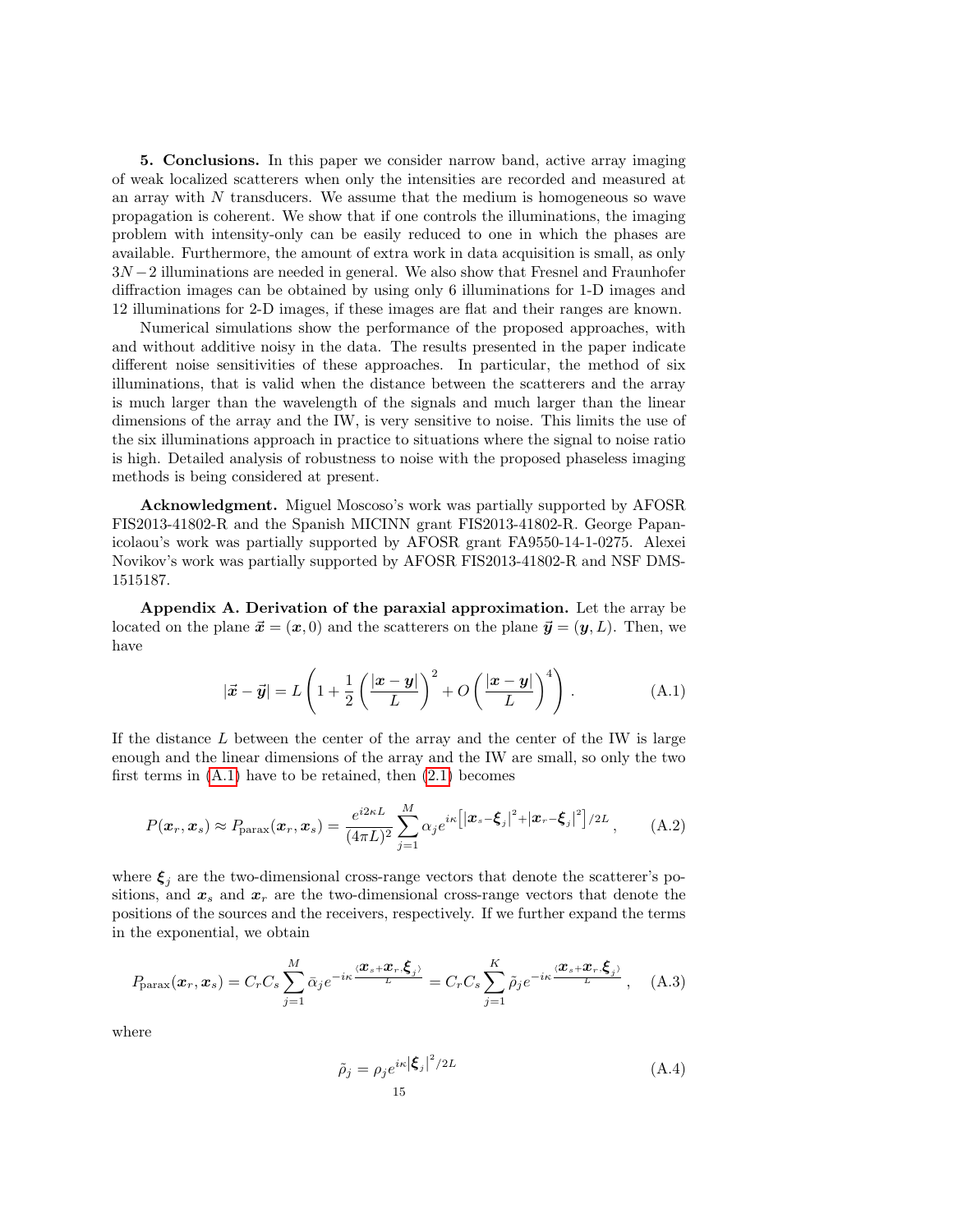are distorted reflectivities that only change the phases of the reflectivities of the scatterers, and

$$
C_t = C(\mathbf{x}_t) = \frac{e^{i\kappa L}e^{i\kappa |\mathbf{x}_t|^2/2L}}{4\pi L}, \ t = r, s,
$$
 (A.5)

are geometric factors that only depend on the imaging setup.

Equation [\(A.3\)](#page-15-3) gives accurate results if the approximation in the phase for any two points  $\vec{x}$  and  $\vec{y}$  in the array and the IW is such that contribution of the third term in [\(A.1\)](#page-15-2) is small, i.e., if

$$
\frac{\kappa |\boldsymbol{x} - \boldsymbol{y}|^4}{8L^3} = \frac{\pi |\boldsymbol{x} - \boldsymbol{y}|^2}{4\lambda L} \left(\frac{|\boldsymbol{x} - \boldsymbol{y}|}{L}\right)^2 \ll \pi.
$$
 (A.6)

Let  $a$  and  $b$  be two characteristic lengths of the array and the IW, respectively. Typically  $a \leq b$ , so  $|x-y| \leq a$  for all x and y. Therefore, [\(A.3\)](#page-15-3) models of wave propagation accurately if

<span id="page-16-1"></span>
$$
\frac{1}{4}F\left(\frac{a}{L}\right)^2 \ll 1\,,\tag{A.7}
$$

where

$$
F = \frac{a^2}{\lambda L} \tag{A.8}
$$

is the Fresnel number. In  $(A.2)$  and  $(A.3)$  we have kept the quadratic term of the expansion [\(A.1\)](#page-15-2). In order for this term to be significant, we must have that  $\frac{\kappa}{2} \frac{a^2}{L} \gtrsim \pi$ , which means that

<span id="page-16-2"></span>
$$
F \gtrsim 1\tag{A.9}
$$

must hold. Conditions [\(A.7\)](#page-16-1) and [\(A.9\)](#page-16-2) characterize the Fresnel or near field regime. In this regime, the array does not have to be too small so the wave fronts appear to be planar when viewed from the array, as is the case in the Fraunhofer or far field regime. In the Fraunhofer regime we have the condition  $F \ll 1$  instead, which means that the quadratic phase terms in [\(A.1\)](#page-15-2) are negligible.

<span id="page-16-0"></span>Appendix B. MUSIC. MUSIC is a subspace projection algorithm that uses the SVD of the full data array response matrix  $\vec{P}(\omega)$  to form the images. It is a direct algorithm widely used to image the locations of  $M < N$  point-like scatterers in a region of interest. Once the locations are known, their reflectivities can be found from the recorded intensities using convex optimization as shown below.

Let us assume in this Section that  $\hat{P}(\omega)$  is fully recorded and known. We write the SVD of the data matrix  $\widehat{P}(\omega)$  in the form

<span id="page-16-3"></span>
$$
\widehat{P}(\omega) = \widehat{U}(\omega)\Sigma(\omega)\widehat{V}^*(\omega) = \sum_{j=1}^{\tilde{M}} \sigma_j(\omega)\widehat{U}_j(\omega)\widehat{V}_j^*(\omega),
$$
\n(B.1)

where  $\sigma_1(\omega) \geq \cdots \geq \sigma_{\tilde{M}}(\omega) > 0$  are the nonzero singular values, and  $\hat{U}_j(\omega)$ ,  $\hat{V}_j(\omega)$ are the corresponding left and right singular vectors, respectively. They fulfill the following equations:

$$
\widehat{\boldsymbol{P}}^{*}(\omega)\widehat{U}_{j}(\omega) = \sigma_{j}(\omega)\widehat{V}_{j}(\omega), \quad \widehat{\boldsymbol{P}}(\omega)\widehat{V}_{j}(\omega) = \sigma_{j}(\omega)\widehat{U}_{j}(\omega), \ j = 1, ..., N. \tag{B.2}
$$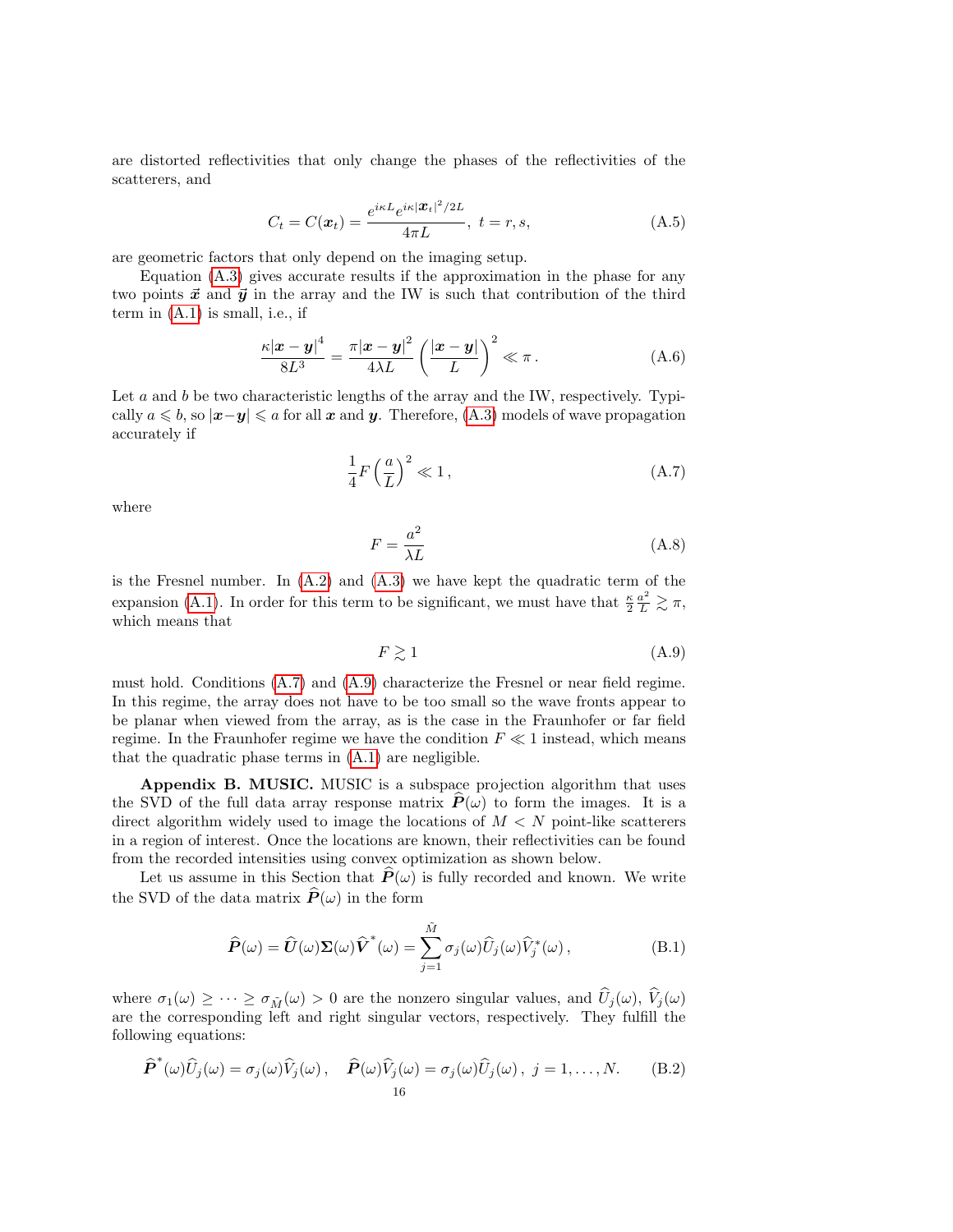Since  $\hat{P}(\omega)$  is symmetric,  $\hat{U}_j(\omega) = e^{i\theta_j} \hat{V}_j(\omega)$  for some unknown global phase  $\theta_j$ ,  $j=1,\ldots,N$ .

The search of the locations of the  $M$  scatterers is the combinatorial part of the imaging problem and, hence, by far the most difficult task. Note that  $\hat{P}(\omega)$  is a linear transformation from the *illumination space*  $\mathbb{C}^N$  to the *data space*  $\mathbb{C}^N$ . According to [\(B.1\)](#page-16-3), the illumination space can be decomposed into the direct sum of a signal space, spanned by the principal singular vectors  $\hat{V}_i(\omega)$ ,  $j = 1, ..., M$ , having nonzero singular values, and a noise space spanned by the singular vectors having zero singular values. Since the singular vectors  $\hat{V}_j(\omega), j = M + 1, \ldots, N$ , span the noise space, the probing vectors  $\hat{g}_0(y_j, \omega)$  will be orthogonal to the noise space only when<br> $\omega$  expressionals to a sectionary logation  $\omega$ . Hence, it follows that the sectionary  $y_j$  corresponds to a scatterer's location  $y_{n_j}$ . Hence, it follows that the scatterers' locations must correspond to the peaks of the functional

<span id="page-17-4"></span>
$$
\mathcal{I}(\boldsymbol{y}_s) = \frac{1}{\sum_{j=M+1}^N |\widehat{\boldsymbol{g}}_0^T(\boldsymbol{y}_s, \omega)\widehat{V}_j(\omega)|^2}, \ s = 1, \dots, K.
$$
 (B.3)

We can interpret [\(B.3\)](#page-17-4) in terms of the images created by the singular vectors having zero singular value, as  $\widehat{g}_0^T(y_s, \omega) \widehat{V}_j(\omega)$  is the incident field at the search point  $y_s$  due to a illumination vector  $\hat{V}_i(\omega)$  on the array. According to this interpretation, the singular vectors having zero singular value do not illuminate the scatterers locations and, hence, [\(B.3\)](#page-17-4) has a peak when  $y_s = y_{n_j}$ .

Since in our application the number of scatterers is small, the signal space is much smaller than the noise space and, therefore, it is more efficient to compute the equivalent functional

<span id="page-17-5"></span>
$$
\mathcal{I}_{MUSIC}(\boldsymbol{y}_s) = \frac{\min_{1 \le j \le K} \|\mathcal{P}\widehat{\boldsymbol{g}}_0(\boldsymbol{y}_j,\omega)\|_{\ell_2}}{\|\mathcal{P}\widehat{\boldsymbol{g}}_0(\boldsymbol{y}_s,\omega)\|_{\ell_2}}, \ s = 1,\ldots,K,
$$
 (B.4)

with the projection onto the noise space defined as

$$
\mathcal{P}\hat{\mathbf{g}}_{0}(\mathbf{y},\omega) = \hat{\mathbf{g}}_{0}(\mathbf{y},\omega) - \sum_{j=1}^{M} (\hat{\mathbf{g}}_{0}^{T}(\mathbf{y},\omega)\hat{V}_{j}(\omega))\hat{V}_{j}(\omega).
$$
(B.5)

The numerator in  $(B.4)$  is just a normalization. We note that  $(B.4)$  is robust to noise, even for single frequency and for non-homogeneous, random media, and it is quite accurate for large arrays [\[2\]](#page-17-6). Generalizations of MUSIC for multiple scattering and extended scatterers have also been developed (see, for example, [\[17\]](#page-18-17) and [\[19\]](#page-18-18)).

## REFERENCES

- <span id="page-17-3"></span>[1] L. BORCEA AND I. KOCYIGIT, Resolution analysis of imaging with  $\ell_1$  optimization, SIAM J. Imaging Sci. 8 (2015), pp. 3015–3050.
- <span id="page-17-6"></span>[2] L. BORCEA, C. TSOGKA, G. PAPANICOLAOU AND J. BERRYMAN, Imaging and time reversal in random media, Inverse Problems. 18 (2002), pp. 1247–1279.
- [3] E. CANDÈS AND T. TAO, *Decoding by linear programming* IEEE Trans. Inform. Theory 51 (2005), pp. 4203–4215.
- <span id="page-17-2"></span>[4] E. CANDÈS AND B. RECHT, Exact matrix completion via convex optimization Foundations of Computational Mathematics 9, 6 (2009), pp. 717–772.
- <span id="page-17-1"></span>[5] E. J. CANDÈS, Y. C. ELDAR, T. STROHMER, AND V. VORONINSKI, Phase Retrieval via Matrix Completion, SIAM Journal on Imaging Sciences 6 (2013), pp. 199-225.
- <span id="page-17-0"></span>[6] A. Chai, M. Moscoso and G. Papanicolaou, Array imaging using intensity-only measurements, Inverse Problems 27 (2011), 015005.